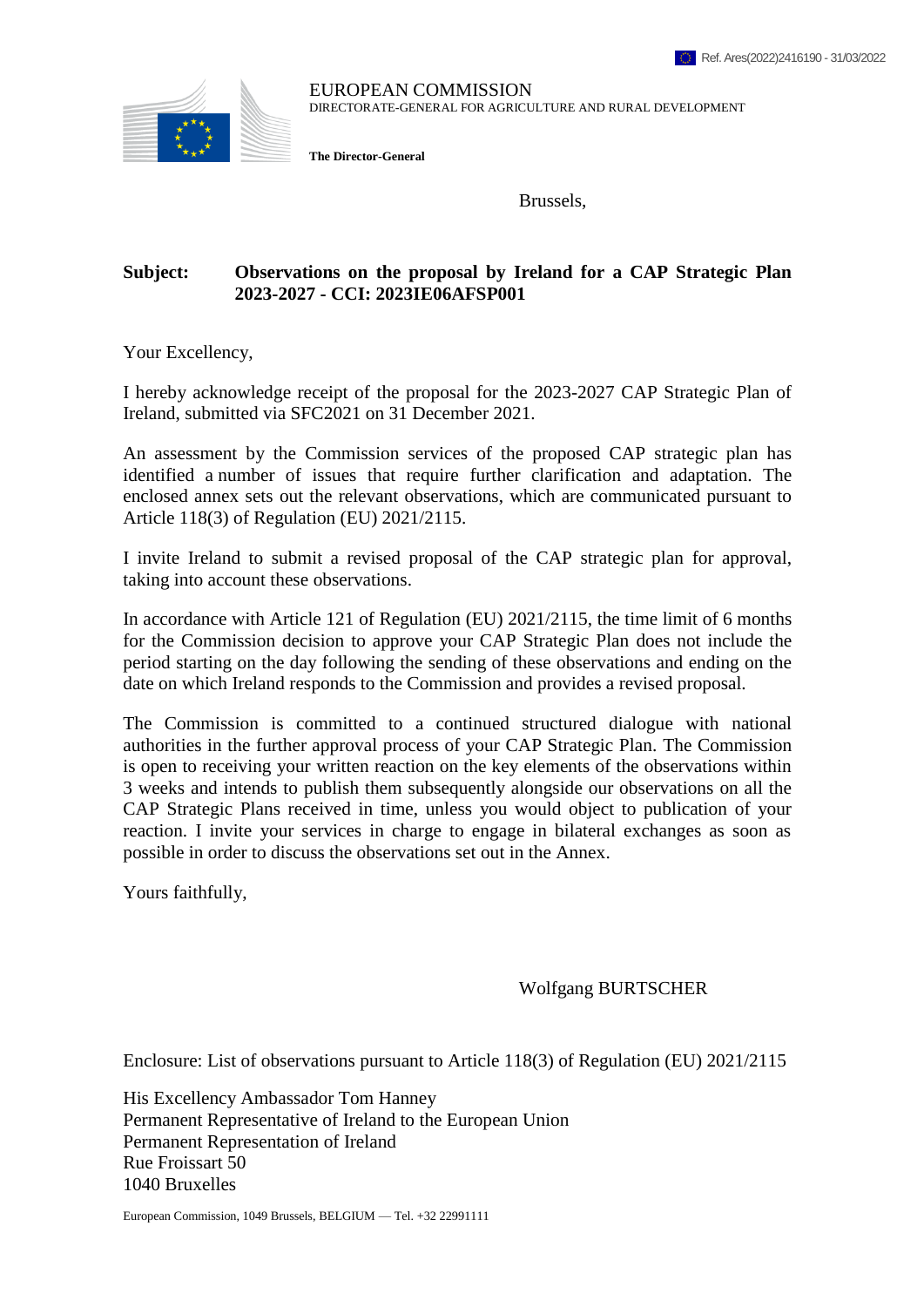#### **EN**

#### **ANNEX**

#### **Observations on the CAP Strategic Plan submitted by Ireland**

The Russian invasion of Ukraine and the ongoing generalised commodity price surge bring to the forefront in the strongest possible way the integral link between climate action and food security. This link is recognised in the Paris Agreement and has been incorporated in the new legislation for a Common Agricultural Policy (Regulation (EU) 2021/2115) and the Farm to Fork Strategy (COM/2020/381 final) with a view to ensuring sufficient food supply of affordable food for citizens under all circumstances while transitioning towards sustainable food systems.

In this context, and in the context of the climate and biodiversity crises, Member States should review their CAP Strategic Plans to exploit all opportunities:

- to strengthen the EU's agricultural sector resilience;
- to reduce their dependence on synthetic fertilisers and scale up the production of renewable energy without undermining food production; and
- to transform their production capacity in line with more sustainable production methods.

This entails, among other actions, support for carbon farming, support for agroecological practices, boosting sustainable biogas production<sup>1</sup> and its use, improving energy efficiency, extending the use of precision agriculture, fostering protein crop production, and spreading through the transfer of knowledge the widest possible application of best practices. The Commission assessed the Strategic Plans of Member States with these considerations of the sector's economic, environmental and social viability in mind.

The following observations are made pursuant to Article 118(3) of Regulation (EU) 2021/2115. Ireland is asked to provide the Commission with any necessary additional information and to revise the content of the CAP Strategic Plan taking into account the observations provided below.

 $\overline{a}$ 

<sup>1</sup> Sustainable biogas production means the production of biogas that respects the sustainability and greenhouse gas emissions saving criteria laid down in Article 29 of Directive (EU) 2018/2001 (Renewable Energy Directive).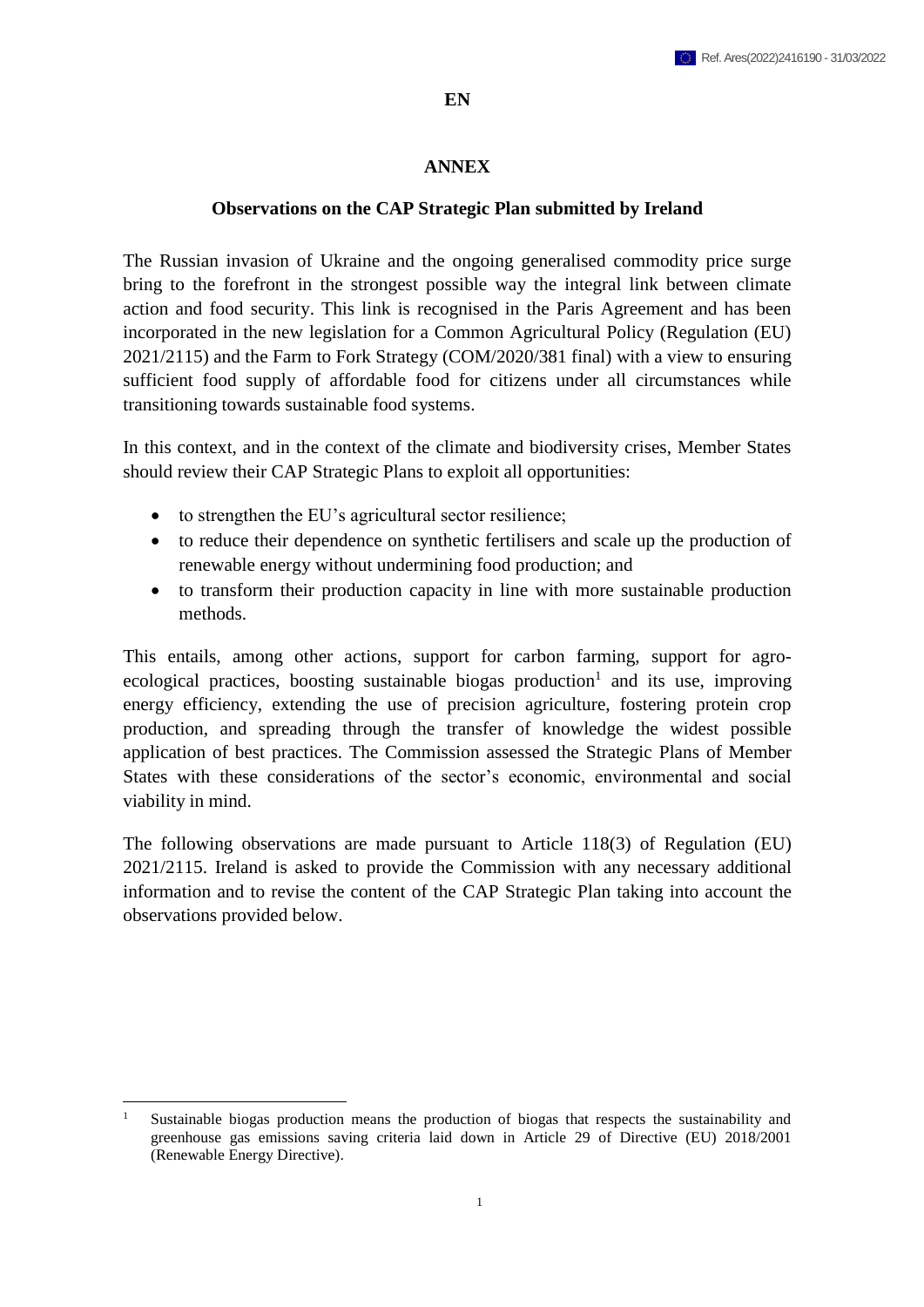## **Observations with regard to the strategic focus of the CAP strategic plan**

- 1. The Commission welcomes the CAP strategic plan submitted by Ireland. It covers the specific objectives laid down in Regulation (EU) 2021/2115 and takes into account the Commission's recommendations. The Commission appreciates the structured dialogue with Ireland and takes note of the different public consultations Ireland carried out during the preparation of the CAP strategic plan.
- 2. The Commission notes that the Irish CAP strategic plan includes a solid identification of the challenges to be addressed, while the intervention logic needs to correspond better to the identified needs on a number of objectives.
- 3. The Commission recalls the importance of the targets set for result indicators as a key tool to assess the ambition of the CAP strategic plan and monitor its progress. The Commission requests Ireland to revise the proposed target values, by improving their accuracy and taking into account all the relevant interventions, and by defining an adequate ambition level in line with the identified needs.

# **Observations with regard to fostering a smart, competitive, resilient and diversified agricultural sector that ensures long-term food security**

- 4. The Commission considers that the CAP strategic plan shows the potential to contribute effectively to the general objective of fostering of a smart, competitive, resilient and diversified agricultural sector that ensures long-term food security.
- 5. The Commission welcomes the efforts to improve the competitiveness of Irish farms. However, in light of the Russian war on Ukraine, the Commission urges Ireland to consider interventions that will help reduce dependence on fossil fuels and other externally sourced inputs to preserve the production capacity and viability of farms and strengthen food security.
- 6. The Commission welcomes the use of capping to improve the redistribution of direct payments. The Commission suggests that, on the basis of the information provided in the CAP strategic plan, the level of ambition as regards the redistribution of direct payments from bigger to smaller and medium-sized farms should be further clarified.
- 7. Ireland is therefore invited to complement the explanations provided so far, in particular with a quantitative analysis showing the combined effects of all proposed income support tools on redistribution. This will allow the Commission to fully assess whether the aim of fairer distribution and better targeting of direct payments is addressed in a sufficient manner within the CAP strategic plan.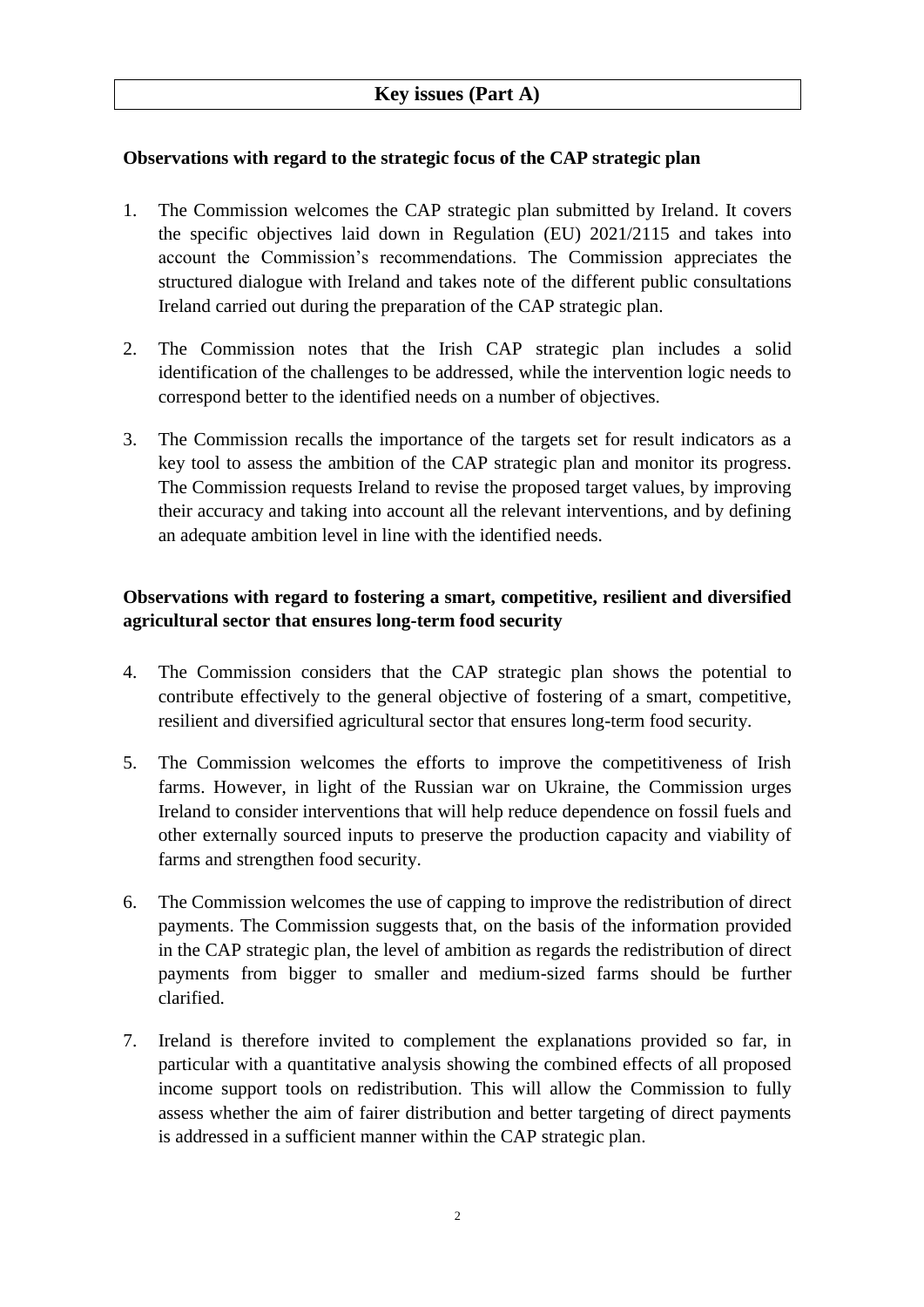**Observations with regard to supporting and strengthening environmental protection, including biodiversity, and climate action and contributing to achieving the environmental and climate-related objectives of the Union, including its commitments under the Paris Agreement**

- 8. The Commission has doubts about the effective contribution of the CAP strategic plan to this general objective and it considers that further improvements and more ambition are required for the Commission to approve the CAP strategic plan.
- 9. The Commission notes Ireland's attempt at presenting a well-rounded narrative in its CAP strategic plan. Ireland has identified fundamental pressures on climate, natural resources and biodiversity. In response, it has presented elements which are relevant to these challenges, linking them to obligations arising from EU legislation on the environment and climate and setting out how what is proposed differs from what has gone before. Ireland is nevertheless requested to better demonstrate the increased ambition of the planned green architecture as regards environmental and climate related objectives, using qualitative and quantitative elements such as financial allocation and indicators.
- 10. As explained in greater detail in subsequent sections, the Commission has doubts whether what is proposed goes far enough. In this context, it particularly has in mind the substantial growth in the size of the Irish dairy herd in recent years – a growth which has had very substantial implications for agricultural greenhouse gas emissions, for quality of air, water and soil, and for biodiversity. Given the current and future implications of this issue, the Commission would like to see more evidence that these aspects were fully taken into account in drawing up the CAP strategic plan.
- 11. The CAP strategic plan could make a stronger overall contribution to addressing the needs which Ireland itself has identified or which arise naturally from the country's situation. Certain identified needs (for example, in relation to forestry) are to be addressed entirely outside the CAP strategic plan – but more information is needed on these points. Certain needs arising from EU legislation on the environment and climate – as set out in Annex XIII to Regulation (EU)  $2021/2115$  – and from the specific Irish situation are addressed, but not with full clarity, especially in relation to greenhouse gas emissions from agriculture, and the status of habitats. Ireland is requested to take better account of the Prioritised Action Framework (PAF) and further align the proposed interventions with it. A number of the proposed responses to the identified needs, while generally relevant for the purpose, show significant potential for improvement.
- 12. This previous point seems to apply to Ireland's proposed eco-scheme. Ireland's stated intention to make this multi-option scheme open to as many farmers as possible (therefore with wide area coverage) offers potential environmental benefits. On the other hand, the Commission has concerns about aspects of the proposed scheme – including a risk that some of the options involved might add only very modest environmental value in comparison to basic good practice in Ireland, with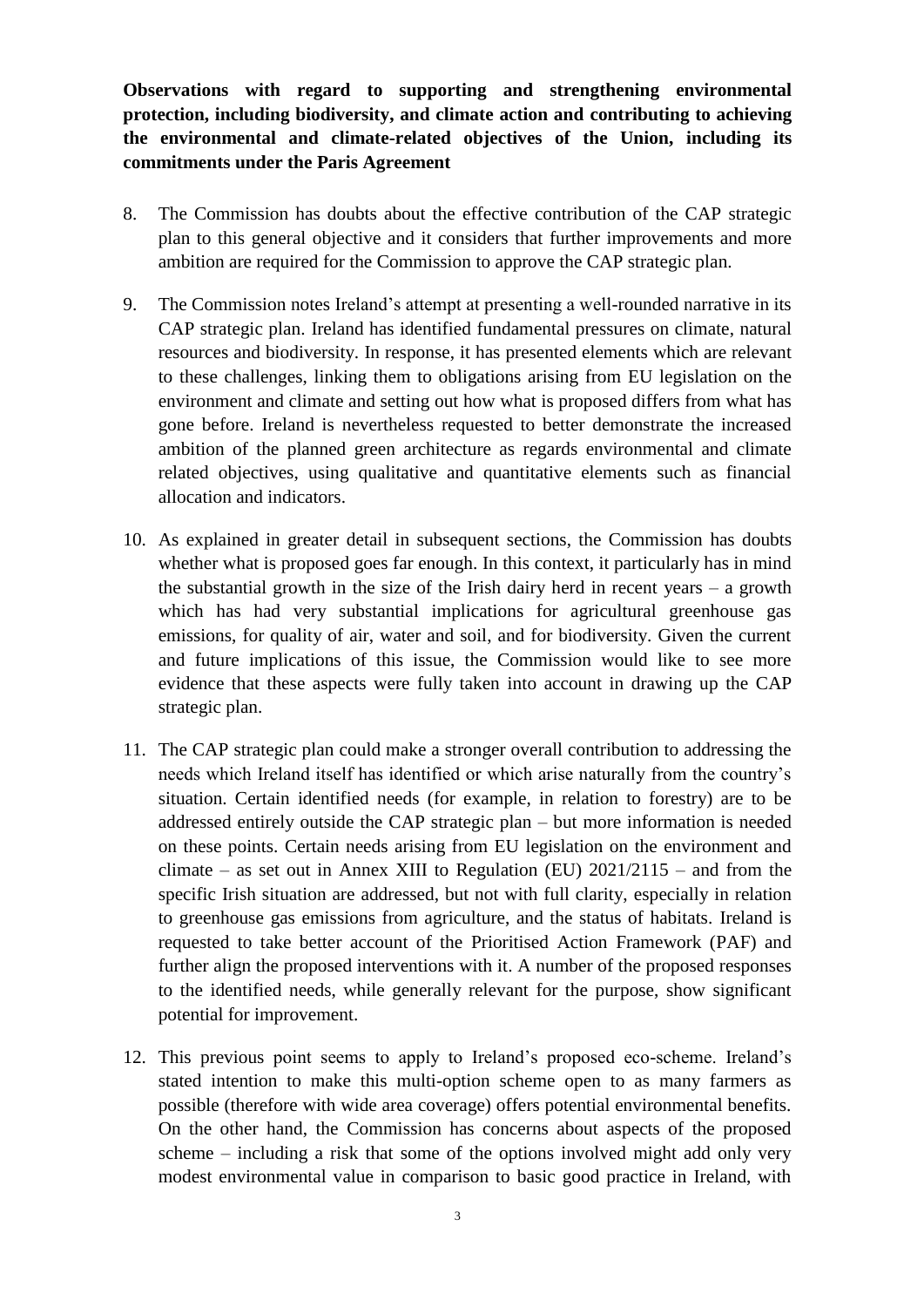the result that the scheme as a whole brings about too little change. The Commission also has observations about other responses to environment- and climate-related needs.

- 13. The Commission requests Ireland to clarify or amend certain Good agricultural and environmental condition (GAEC) so they fully comply with the regulatory framework (see detailed observations in Part B below).
- 14. The Commission welcomes Ireland's proposal for an ambitious and sophisticated joined-up approach to landscape actions, addressing interconnected environmental challenges. The proposal continues the current approach and improves it further. It brings together a range of interventions (agri-environment-climate, cooperation, non-productive investments and training) to deliver increased ambition on a landscape scale, integrating actions to the benefit of water, biodiversity and climate and including result-based carbon farming approaches.
- 15. Ireland is strongly encouraged to revise its CAP strategic plan in order to take into account the national targets that will be laid down in the revised Regulation (EU) 2018/842 (the Effort Sharing Regulation) and Regulation (EU) 2018/841 (the Regulation for the Land Use, Land Use Change and Forestry (LULUCF)) (revisions which are currently being discussed by the EU co-legislators) in view of the legal requirement in Article 120 of Regulation (EU) 2021/2115 to review the CAP strategic plan after their application.
- 16. The Commission welcomes the efforts proposed concerning renewable energy production and strongly encourages Ireland to fully benefit from possibilities under the CAP strategic plan by using them to increase sustainable domestic generation of renewable energy, including biogas, thereby strengthening what has already been programmed in their National Energy and Climate Plan. The Commission calls on Ireland to sufficiently improve nutrient use efficiency and circular approaches to nutrient use, including organic fertilising.

## **Observations with regard to strengthening the socio-economic fabric of rural areas and addressing societal demands**

- 17. With regard to the CAP's general objective of strengthening the socio-economic fabric of rural areas, Ireland is invited to reflect on whether the budgetary resources and the instruments proposed are in line with the high number of needs identified and whether other policies outside the CAP are called to contribute. In addition, in line with the long-term Vision for the EU's Rural Areas (COM/2021/345 final), Ireland is invited to ensure a clear targeting of support towards the territories, beneficiaries and sectors that are most in need, based on the SWOT analysis and specific territorial needs.
- 18. The Commission considers that the CAP strategic plan has room for improvement regarding interventions to enhance animal welfare. Ireland is invited to ensure that the proposed interventions significantly improve animal welfare.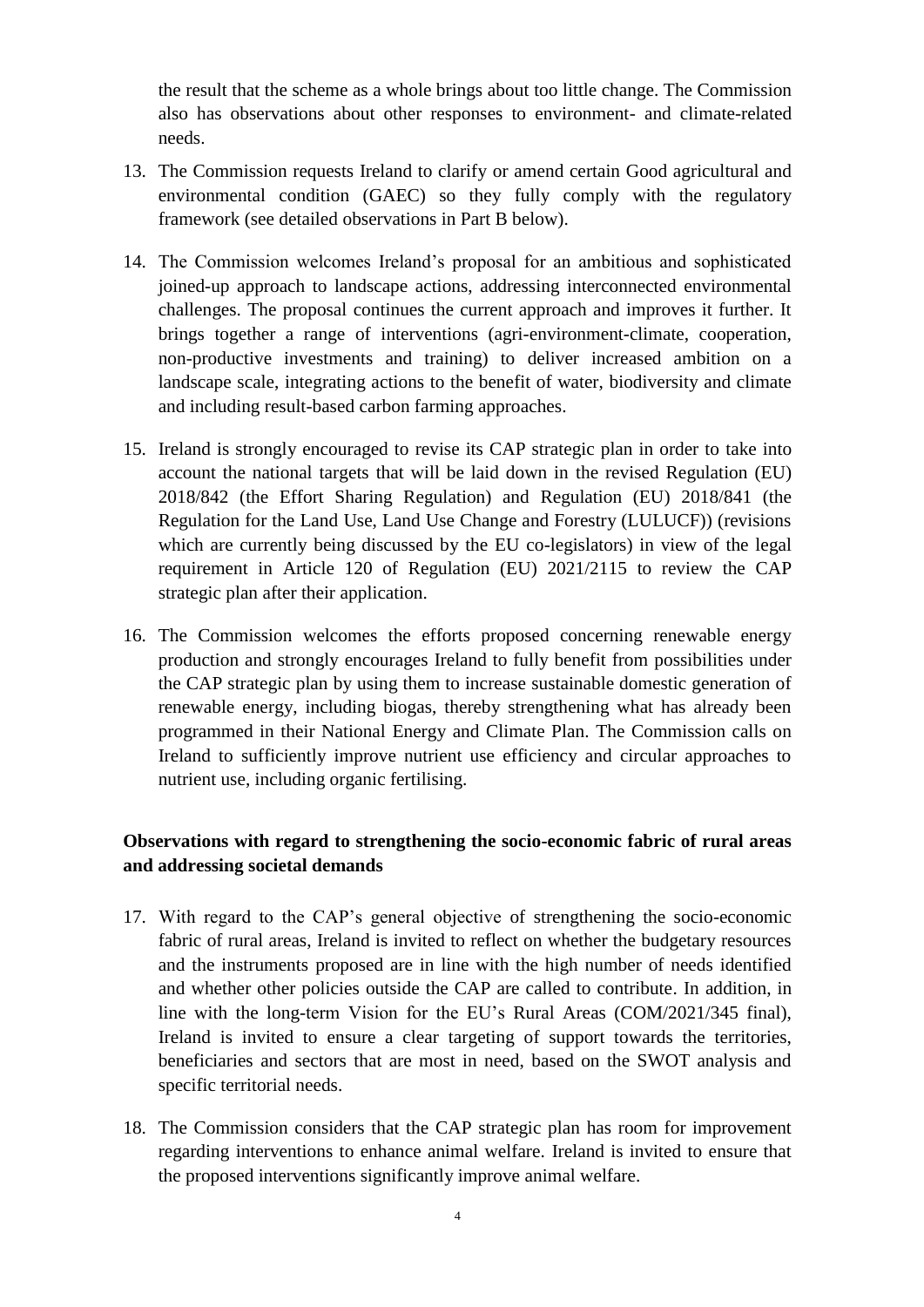## **Observations with regard to fostering and sharing knowledge, innovation and digitalisation in agriculture and rural areas**

19. The Commission welcomes Ireland's excellent, well-structured, interactive approach to foster knowledge, innovation and digitalisation in agriculture and rural areas, which involves clear coordination and collaboration within its Agricultural Knowledge and Innovation System (AKIS) and a focus on key challenges.

## **Information with regard to the contribution to and consistency with the Green Deal targets**

- 20. With regard to the key Green Deal targets concerning anti-microbial resistance, pesticide use, nutrient loss, organic farming, high-diversity landscape features and rural broadband, the Commission welcomes the information provided and would like to make the following observations:
	- 20.1. **Anti-microbial resistance:** The Commission notes that Ireland is considering setting a national value, and that the CAP strategic plan includes relevant interventions and other elements. The Commission requests that Ireland set such a value.
	- 20.2. **Pesticides:** The Commission notes that Ireland's CAP strategic plan includes relevant interventions and other elements, but regrets the absence of national values. It requests that Ireland set such national values for the expected reduction in the use and risk of chemical pesticides and the use of more hazardous pesticides.
	- 20.3. **Nutrient losses:** The Commission welcomes Ireland's stated national value of 50% for cutting nutrient losses, as well as the presence of relevant interventions and other elements in the CAP strategic plan. It requests Ireland to clarify and/or improve relevant elements of the plan (see various sections in Parts A and B).
	- 20.4. **Organic farming:** The Commission welcomes Ireland's stated national value of 7.5% for coverage of organic farming – which marks a significant increase in percentage terms – as well as the supporting intervention. It invites Ireland to consider whether it could aim for a still greater increase as a means of delivering additional environmental benefits while also securing a higher share of added value for farmers in the food supply chain.
	- 20.5. **High-diversity landscape features:** The Commission welcomes Ireland's stated national value of 10% of farmed area to be "prioritised for biodiversity". It strongly recommends that Ireland explain in greater detail what this means in practice, and to clarify and/or improve relevant elements of the CAP strategic plan (see various sections in Part B).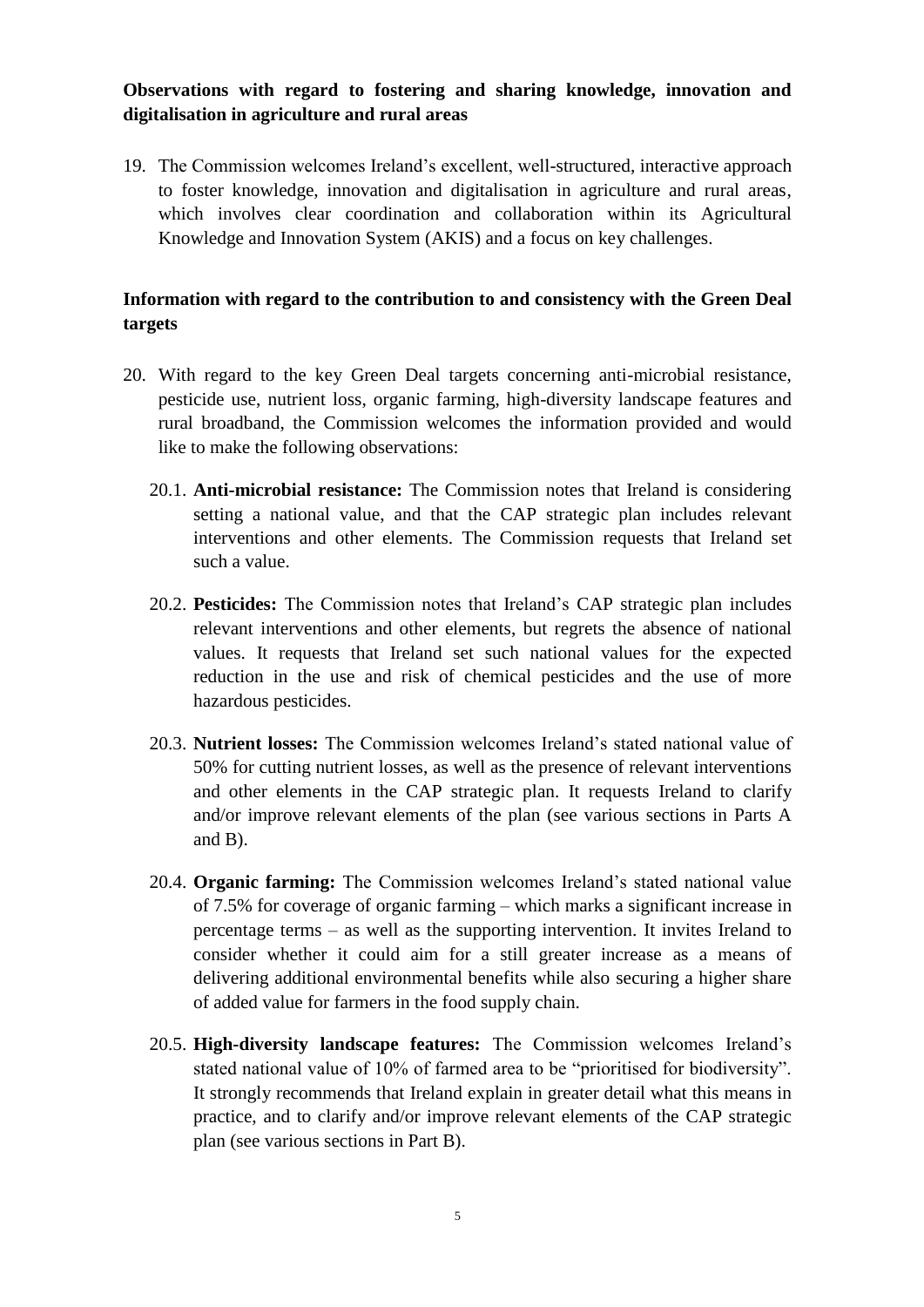20.6. **Rural broadband:** The Commission welcomes Ireland's stated national value of 100% for rural broadband coverage – though this value is planned for 2026 rather than 2025. As Ireland does not envisage related support through the CAP, the Commission requests Ireland to explain more fully how other instruments will achieve the value – and to consider whether this could be done by 2025.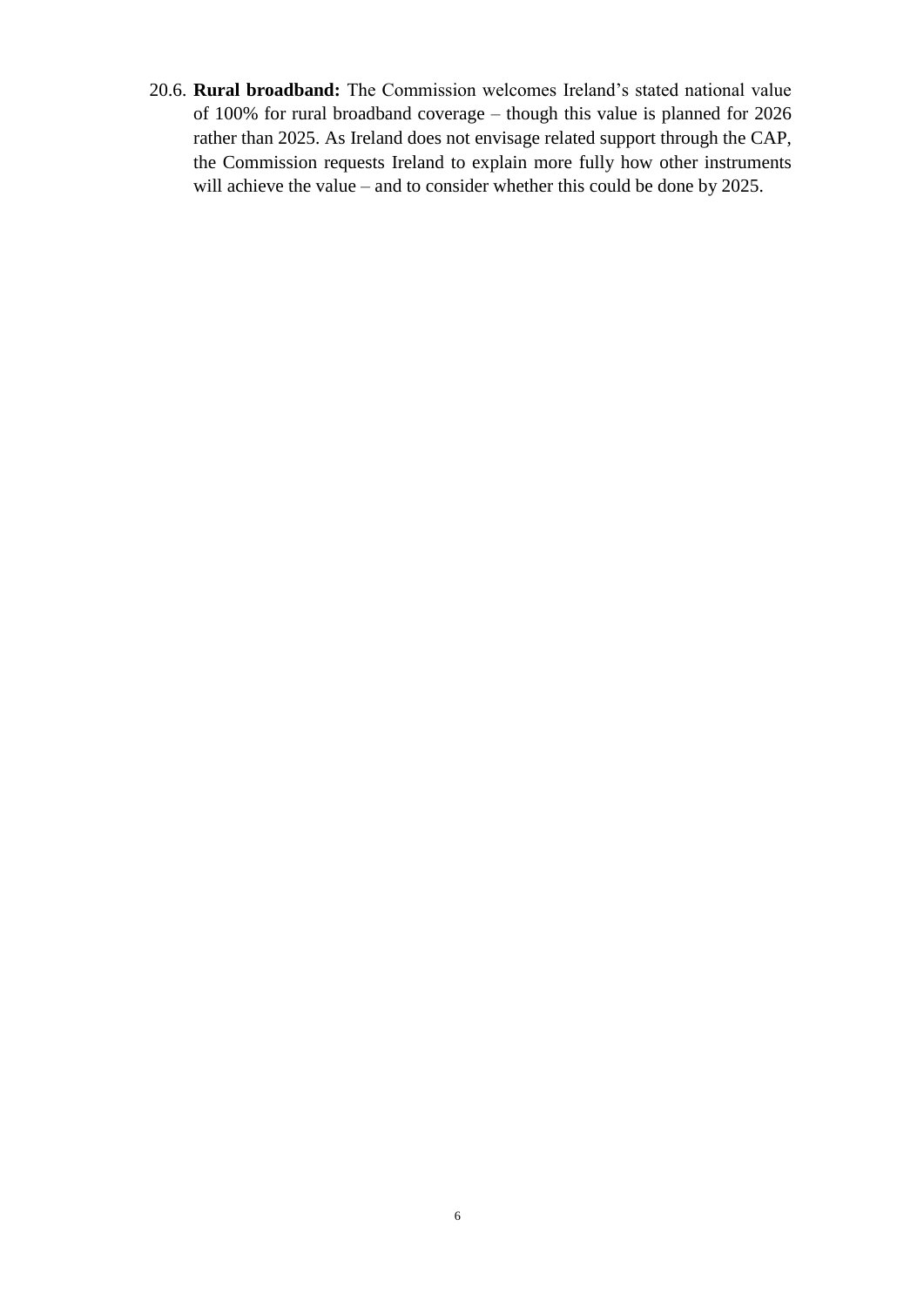### **Detailed observations (Part B)**

#### **STRATEGIC ASSESSMENT**

## **To foster a smart, competitive, resilient and diversified agricultural sector ensuring long-term food security**

- 21. Ireland is requested to include a specific needs assessment in relation to fairer, more effective and efficient targeting of direct payments according to Article 108(c) of Regulation (EU) 2021/2115. For instance, a clear identification of the farms with higher income support needs, in particular by physical size, is necessary.
- 22. In line with the comments made in Part A on the fairer redistribution, as regards the overview of how the aim of fairer distribution and more effective and efficient targeting of income support is addressed in point 3.4, this should not only indicate that the redistributive needs have been addressed, but also that they have been addressed sufficiently. To justify the sufficiency of the strategy and the consistency of all income support tools, a quantitative analysis needs to be provided showing the combined effects of all relevant income support tools on income per work unit by physical size.
- 23. The Commission welcomes the inclusion of capping of support in the CAP strategic plan and asks Ireland to provide an explanation of the expected effects of the capping.
- 24. As the SWOT analysis provides only general references to sectoral differences, Ireland is asked to clarify which sectors (e.g. protein crops) are in a more critical situation than others, and to reflect this in the weaknesses and/or threats with a view to justifying that the intervention strategy targets such sectors with additional support (e.g. coupled income support).
- 25. The complementarity between interventions related to a certain sector should be assessed not only in a technical sense (i.e. list of interventions targeting the same sector and potential accumulation of support), but also in a broader, strategic perspective (consistency/complementarity). Accordingly, Ireland should reinforce the explanation in section 3.5 on how the combination of the relevant interventions (including rural development interventions) will achieve the intended objective and fulfil the need(s) identified for the sector concerned.
- 26. Ireland is invited to include a description in section 3.6, giving an overview of the national situation as regards risks in agriculture, such as the increasing market exposure of the agricultural sector, climate change and associated frequency and severity of extreme weather events, as well as sanitary and phytosanitary crises. Ireland is also requested to explain the national approach to addressing these risks,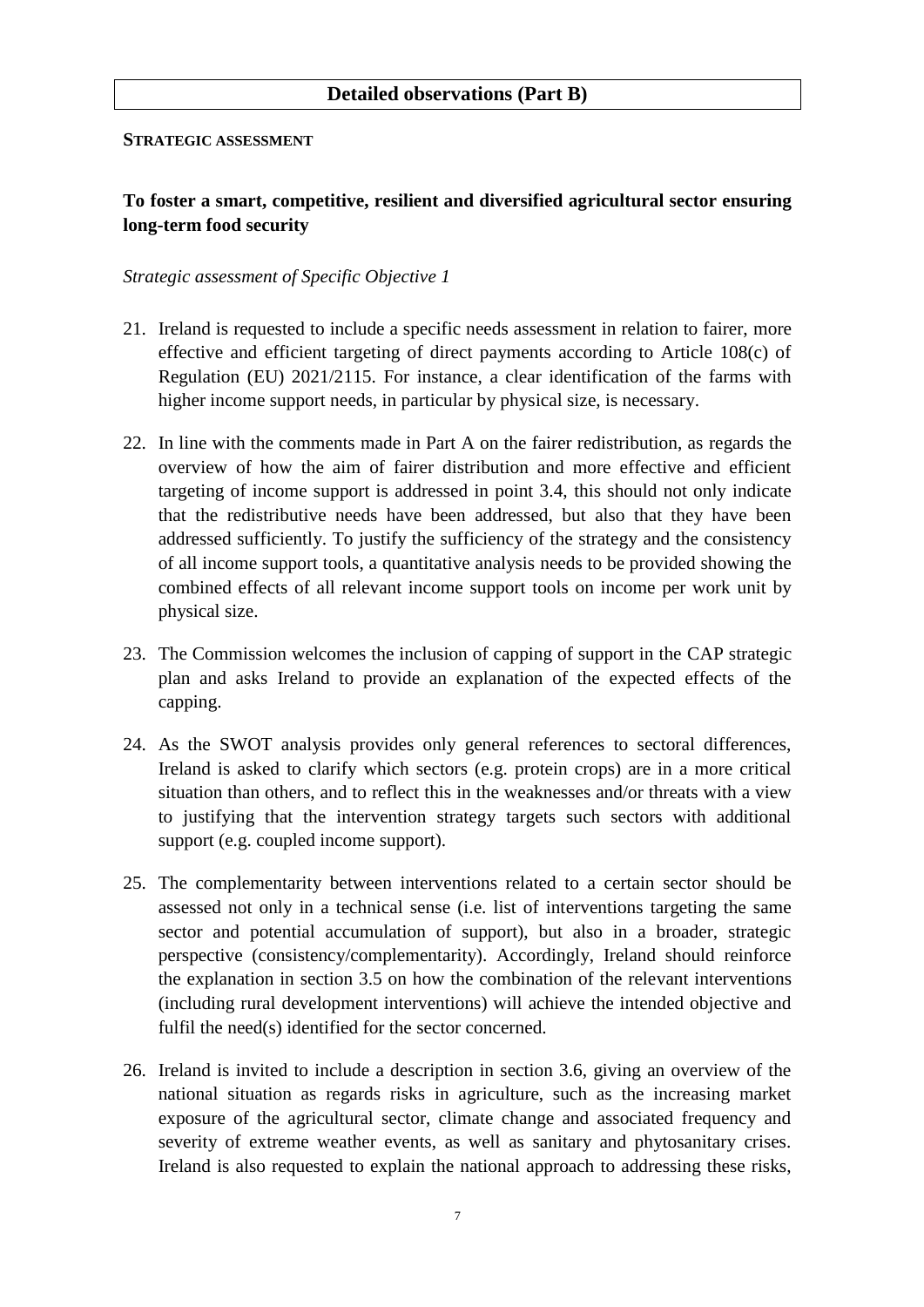including how different CAP strategic plan interventions and any national instruments or arrangements will contribute to helping farmers manage these risks. In view of the increasing production and income risks, Ireland is invited to consider introducing risk management tools funded by the European Agricultural Fund for Rural Development (EAFRD).

- 27. Ireland is asked to clarify in section 4.7 or in the description of the national Future Growth Loan Scheme if farmers and rural businesses receiving CAP strategic plan grants would also be able to apply with their grant projects for financing under this national scheme (i.e. if combination is allowed).
- 28. Agricultural risk management tools may address the growing risks that the changing climate represents in agriculture. Ireland is invited to consider incentives for farmers to take proactive measures reducing their vulnerability and increasing their adaptive capacity to climate change.

#### *Strategic assessment of Specific Objective 2*

- 29. Ireland recognises the importance of technology to improve the competitiveness of Irish agriculture. However, the target for the result indicator on digitalising agriculture (R.3) lacks ambition with only a marginal share of farms to be reached. In addition, the target for the result indicator on farm modernisation (R.9) is based on the uptake of specific investments from the current Rural Development Programme. Ireland is invited to reflect whether it would not be more appropriate to set higher targets (and consequently increase funding) since Ireland ranks this need highly. A higher ambition on digitalisation and precision farming would not only be good for competitiveness but would also contribute to reaching the environmental ambitions.
- 30. It should be noted that organic farming is missing in the intervention logic table, but is included in the text describing the intervention logic. This should be reviewed and corrected.

- 31. Ireland recognises the need to support farmers in capturing a higher share in the value chain. This is the highest prioritised need under specific objective 3. Given the high potential offered by organic farming, the Commission invites Ireland to reflect on whether it could aim for a greater increase in the area. It should also be considered whether other actions related to organic farming (e.g. for stimulating demand) could help farmers capture a higher share in the value chain.
- 32. Ireland is invited to explain why no other sectoral interventions than fruit and vegetable and apiculture are planned. Given that sectoral interventions are channelled through Producer Organisations (POs), planning a budget for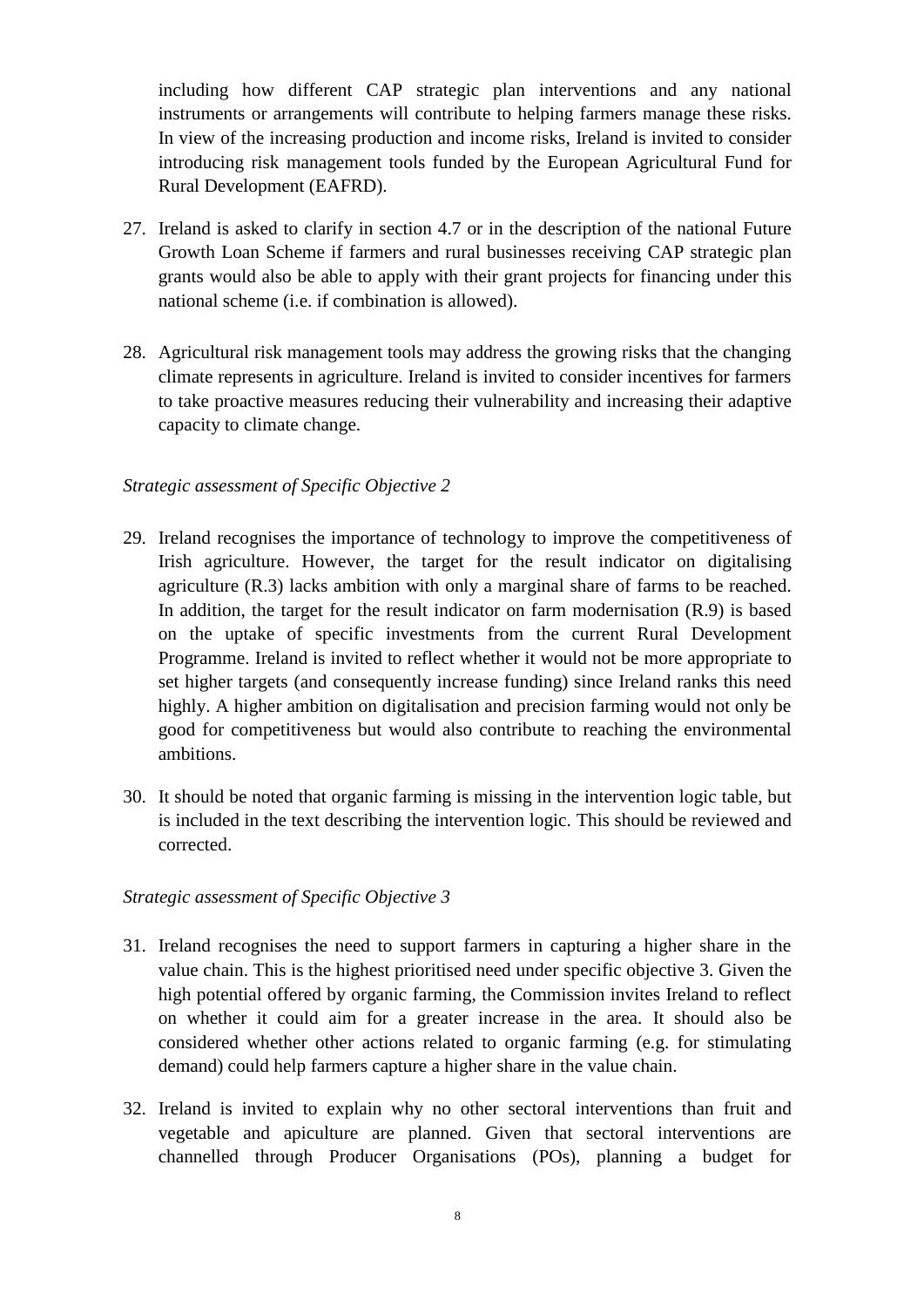interventions in other sectors might further incentivise farmers to form POs and seek recognition for them.

# **To support and strengthen environmental protection, including biodiversity, and climatic action and to contribute to achieving the environmental and climate-related objectives of the Union including its commitments under the Paris Agreement**

- 33. The Commission welcomes Ireland's detailed analysis and other explanations in relation to specific objective 4 – with regard to Ireland's background situation, the needs to be addressed, and responses to those needs. It considers that the CAP strategic plan contains much relevant material in this respect and holds potential for contributing effectively to achieving this specific objective. However, the following key issues need to be addressed among others (see also subsequent sections in some cases):
	- 33.1. The comments made in Part A on the overall environmental and climate ambition of the CAP strategic plan and the challenges brought about by the expansion of Ireland's dairy herd in recent years are highly relevant to specific objective 4.
	- 33.2. Ireland's detailed references to its Climate Action Plan are welcome. The Commission notes apparent gaps between the stated overall requirements of reductions in greenhouse gas emissions from the agricultural sector on the one hand, and the expected contribution to these reductions from the CAP strategic plan. Ireland should explain how other instruments will fill those gaps, or else consider how its CAP strategic plan could make a greater contribution to emission reductions.
	- 33.3. The Commission notes that Ireland's CAP strategic plan does not address the identified need of improving the carbon sequestration potential of Ireland's forest and woodland, as other instruments will do this. Given the importance of this need, the Commission seeks reasoned assurances from Ireland that the instruments concerned will be improved as required to meet the need.
	- 33.4. The Commission welcomes Ireland's observation that protecting peatlands is an important aspect of combating climate change. With this in mind, it notes Ireland's intention to implement GAEC standard 2 from 2024 onwards – which is in line with the requirements of Regulation (EU)  $2021/2115 - \text{but}$ would be grateful for provisional indications of the requirements which Ireland is considering applying under the GAEC standard, given the high presence of peatland in the country.
	- 33.5. The comment in Part A of this letter about Ireland's proposed multi-option eco-scheme is relevant to specific objective 4. The Commission sees potential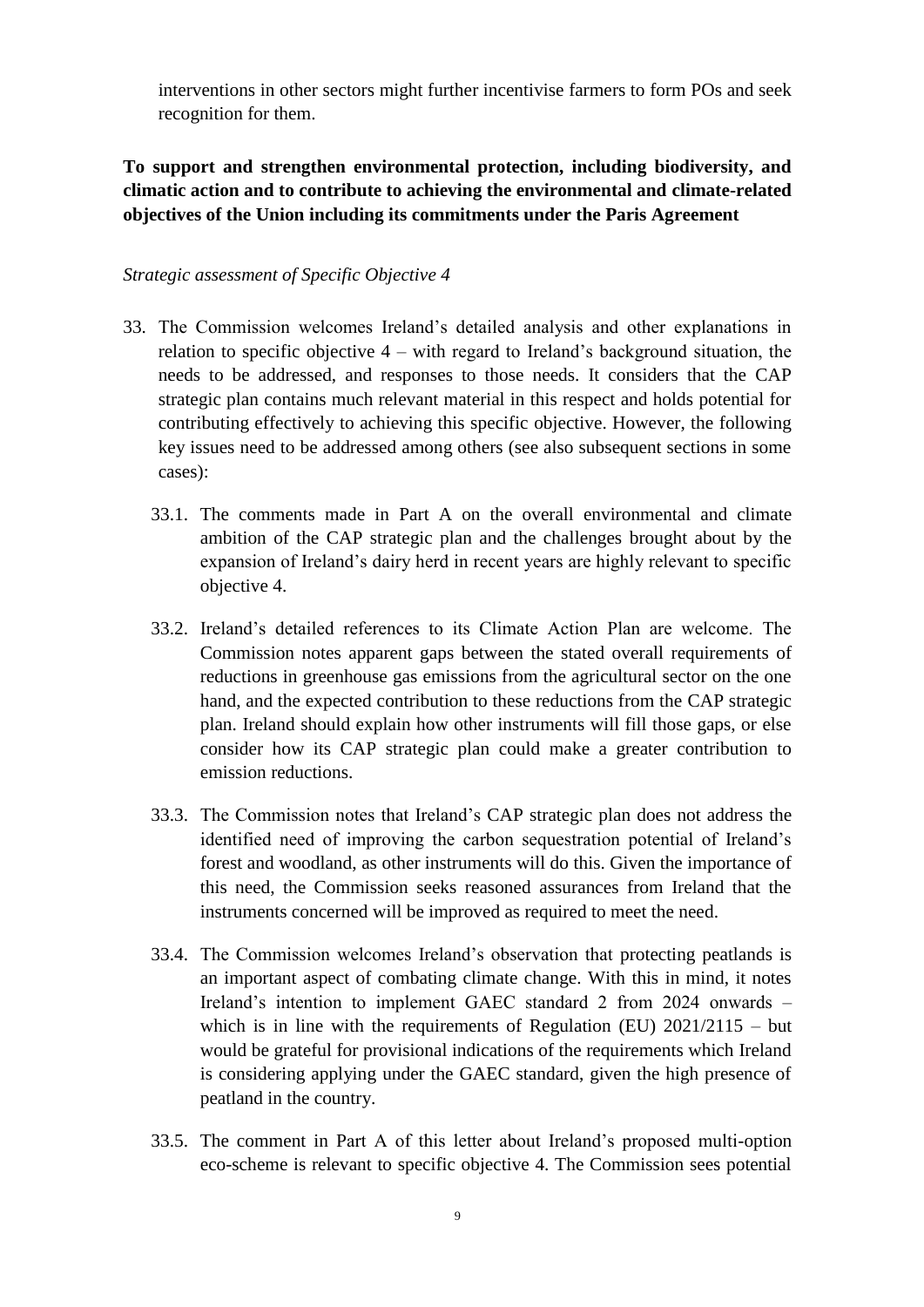scope for strengthening the scheme in relation to extensifying livestock rearing and cutting nutrient use.

- 33.6. The Commission welcomes efforts to limit greenhouse gas emissions from the suckler herd through the Suckler Carbon Efficiency Scheme. However, it invites Ireland to find ways of ensuring that any such support actually leads to the necessary net emission reduction.
- 33.7. The target set for result indicator R.14 (carbon storage in soils) is 8.88% in the table and 9.32% in the text, this should be clarified. In either case, given that Ireland has the highest percentage of permanent grassland in the EU and peatlands cover a substantial proportion of the national land area, this target seems low.

- 34. The Commission welcomes Ireland's detailed analysis and other explanations in relation to specific objective  $5 -$  with regard to Ireland's background situation, the needs to be addressed, and responses to those needs. It considers that the CAP strategic plan contains much relevant material in this respect and holds potential for contributing effectively to achieving this specific objective. However, the following key issues need to be addressed among others (see also subsequent sections in some cases):
	- 34.1. The comments made in Part A on the overall environmental and climate ambition of the CAP strategic plan and the challenges brought about by the expansion of Ireland's dairy herd in recent years are highly relevant to specific objective 5.
	- 34.2. Ireland's references to legislation on air quality, nitrates and water quality and related planning tools – are welcome. The Commission notes Ireland's statements that the revision-in-progress of its Nitrates Action Programme will play a major role in achieving some of the CAP's objectives – and that this revision may involve adjustments to "the organic nitrogen output of the dairy cow, reducing stocking rates for a cohort of farmers". If this is the case, the Commission invites Ireland to make this fundamental point clearer in all relevant sections of the CAP strategic plan. The Commission also requests further information from Ireland on the consistency of the CAP strategic plan with needs and targets arising from the Water Framework Directive (Directive 2000/60/EC) – including how many of the country's water bodies Ireland wishes to exempt from the requirement of reaching "good status" under that Directive because of agricultural pressures.
	- 34.3. The comment in Part A of this letter about Ireland's proposed multi-option eco-scheme is relevant to specific objective 5. The Commission sees potential scope for strengthening the scheme in relation to reducing nutrient use and improving soil quality.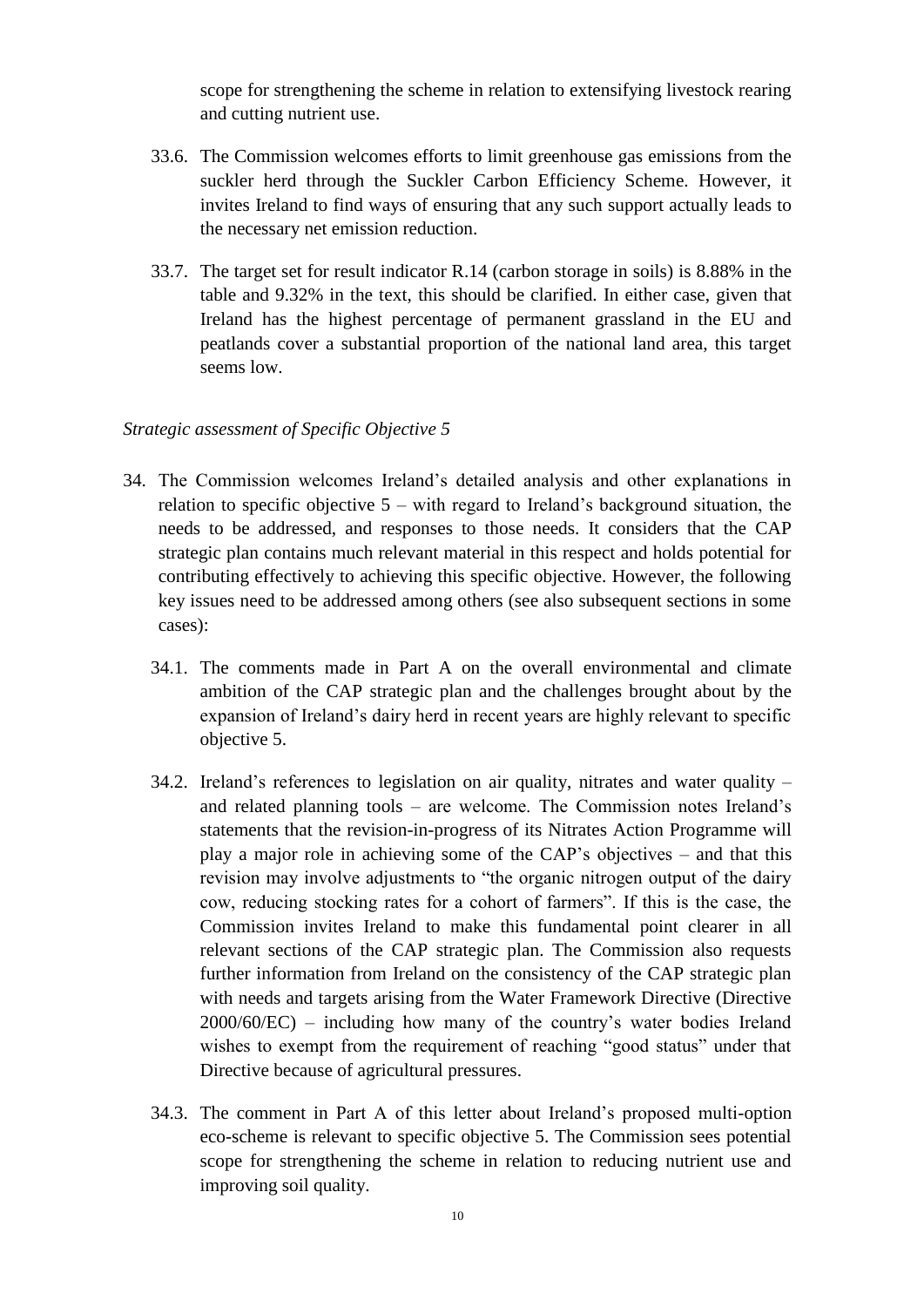- 34.4. The targets for result indicators R.19 (protecting soils), R.20 (air quality), R.21 (water quality), R.22 (nutrient management) and R.24 (reduced use of pesticides) seem low compared to the scale of the needs identified on these issues in the CAP strategic plan. The Commission invites Ireland to revise and correct these as necessary.
- 34.5. The Commission encourages Ireland to explain the links with the Best Available Techniques (BAT) conclusions, including BAT-associated emission level (BAT-EL), notably in the context of reducing emissions of pollutants from installations (e.g. ammonia).

- 35. The Commission welcomes Ireland's detailed analysis and other explanations in relation to specific objective  $6 -$  with regard to Ireland's background situation, the needs to be addressed, and responses to those needs. It considers that the CAP strategic plan contains much relevant material in this respect and holds potential for contributing effectively to achieving this specific objective. However, the following key issues need to be addressed among others (see also subsequent sections in some cases):
	- 35.1. The comments made in Part A on the overall environmental and climate ambition of the CAP strategic plan and the challenges brought about by the expansion of Ireland's dairy herd in recent years are highly relevant to specific objective 6.
	- 35.2. Ireland's references to the Nature Directives are welcome. However, these references are significantly less clear than those made to legislation on climate change, air and water (see comments on specific objectives  $4$  and  $5$ ) – in particular, they are not very specific with regard to the PAF, in which Ireland envisages EUR 142 million co-funding from the CAP. Furthermore, the Commission questions whether it is sufficiently ambitious to aim to bring only 30% of agricultural habitats to show improving trends by 2030, given that all such habitats in Ireland are currently in unfavourable status. Therefore, the Commission requests Ireland to reflect more clearly, in its CAP strategic plan, the CAP-relevant needs (and responses to needs) identified in the PAF. It also invites Ireland to consider a more ambitious goal with regard to improving the status of agricultural habitats. Ireland is invited to consider further action on freshwater habitats, heathlands, mires and bogs, particularly those outside Natura 2000 areas. Finally, while welcoming the statement that by 2030 "10% of Ireland's farmed area will be prioritised for biodiversity", the Commission requests clarification of what that would mean in practice.
	- 35.3. The Commission notes that Ireland's CAP strategic plan will not address the identified need of maximising the contribution of forestry to biodiversity, as other instruments will do this. Given the importance of this need, the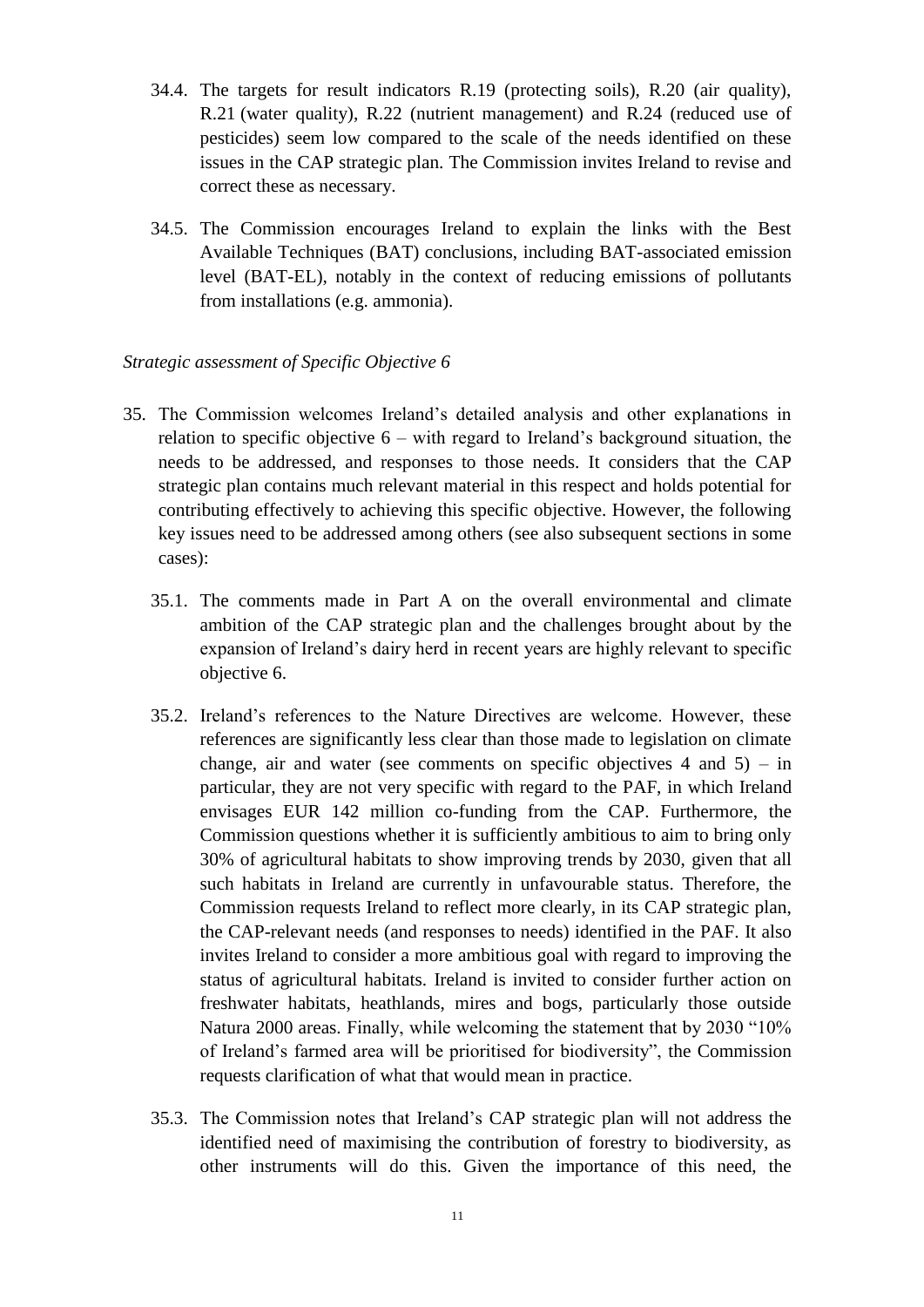Commission seeks reasoned assurances from Ireland that the instruments concerned will be improved as required to meet the need.

- 35.4. The Commission welcomes Ireland's observation that protecting peatlands is an important aspect of improving the status of certain habitats. With this in mind, it notes Ireland's intention to implement GAEC standard 2 from 2024 onwards – which is in line with the requirements of Regulation (EU) 2021/2115 – but would be grateful for provisional indications of the requirements which Ireland is considering applying under the GAEC standard, given the high presence of peatland in the country.
- 35.5. The comment in Part A of this letter about Ireland's proposed multi-option eco-scheme is relevant to specific objective 6. The Commission welcomes the practices proposed within the eco-scheme for improving on-farm biodiversity particularly the options on "space for nature" (involving 7-10% of non-productive areas and features across all agricultural land, i.e. a requirement beyond the strengthened GAEC standard 8), and on the planting of hedgerows and trees. However, the Commission has a concern that the approach of setting a single compensation rate for all the various options of the eco-scheme could make these particular options less popular with farmers and limit their uptake. The Commission therefore considers it potentially important to ensure that these options would be adequately rewarded in comparison to others.
- 35.6. The CAP strategic plan includes few direct actions on birds and habitats, particularly farmland birds (e.g. ground nesting species, breeding waders), although these issues seem to be covered throughout several interventions. Ireland is asked to make the contribution of the CAP strategic plan on these issues explicit to ensure that the challenges related to the worsening trend in biodiversity are adequately addressed.

#### *Green architecture and greater overall contribution*

- 36. Ireland is requested to better demonstrate the increased ambition of the planned green architecture as regards environmental and climate-related objectives, using qualitative and quantitative elements such as financial allocation and indicators.
- 37. Ireland is invited to clarify some programming choices and some links to indicators. The values for a number of result indicators relating to the environment are rather low. The Commission invites Ireland to revise and correct these as necessary.
- 38. In section 3.1.1, Ireland is invited to further develop the description of statutory management requirements 3 and 4, aimed at the protection and conservation of wild birds and habitats.
- 39. In section 3.1.2, Ireland is invited to further develop the description of the complementarity between baseline conditions, conditionality and the different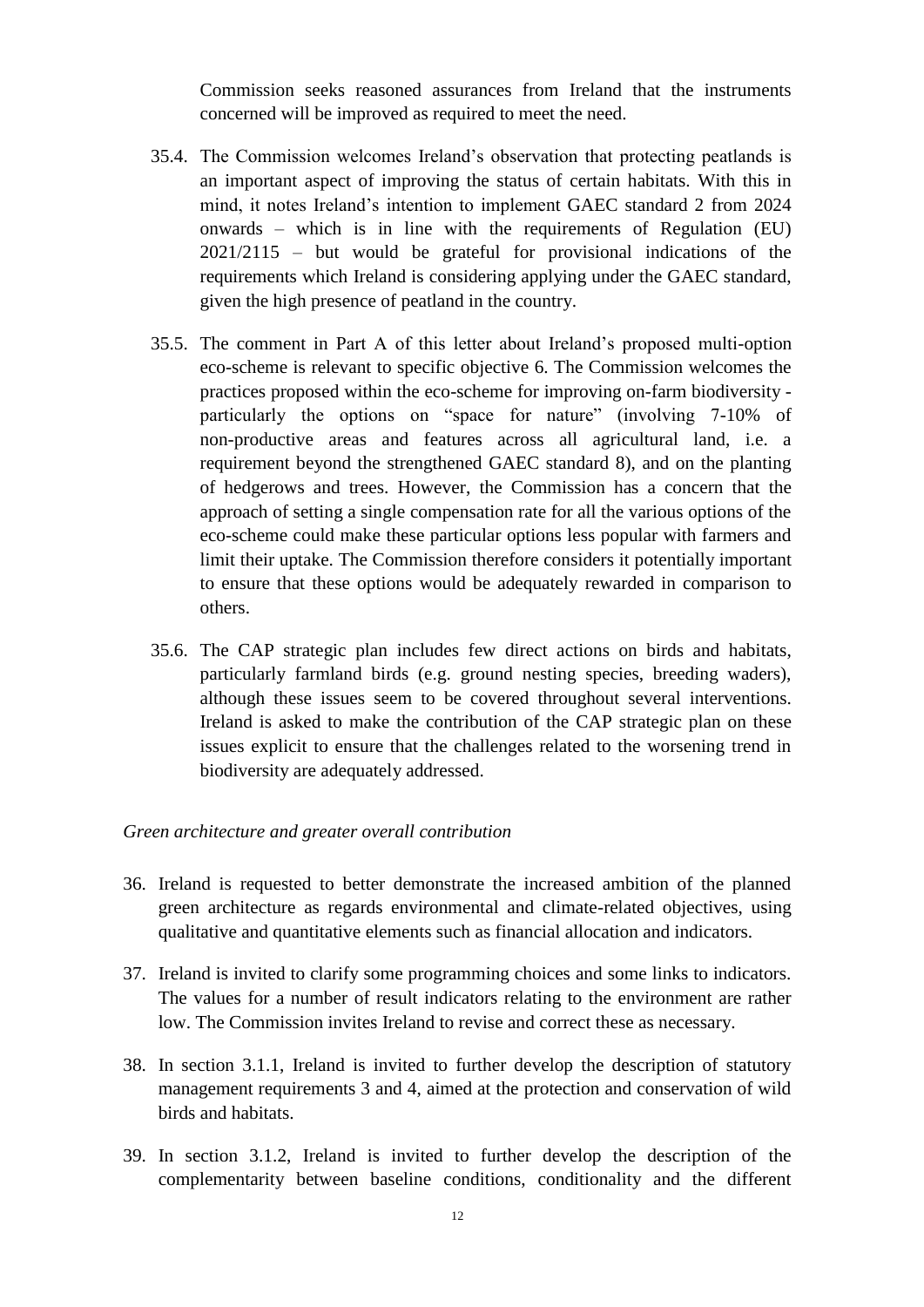interventions, providing an analysis of the synergies between instruments, going beyond summaries of interventions.

### **To strengthen the socio-economic fabric of rural areas**

### *Strategic assessment of Specific Objective 7*

- 40. While the needs assessment and the intervention strategy are well developed, the link with some interventions could be further streamlined.
- 41. It is understood that investments under the On Farm Capital Investments Scheme will qualify as green investments (investments as referred to in Article  $73(4)(a)(i)$  of Regulation (EU) 2021/2115). In this regard, Ireland is invited to better substantiate how young farmers will benefit from this intervention to address the need to access land for purchase and develop farm enterprises.
- 42. Ireland is asked to better explain how the Early Stage Support for Producer Organisations and the Community-led local development (LEADER) programme will provide opportunities for young farmers.
- 43. Ireland is also invited to consider including the relevant part of the intervention on European Innovation Partnerships, namely stream A, in the intervention logic of specific objective 7.

### *Strategic assessment of Specific Objective 8*

44. A high number of needs are identified under this specific objective, including infrastructure, access to services, community development, development of the tourism industry, bio-economy, farmer wellbeing and increased opportunities for women in agriculture and business development. In addition, rural poverty and other social challenges such as ageing and the special service needs of rural vulnerable groups need to be addressed. The Commission welcomes Ireland's efforts to enhance the position of women in farming and rural areas. However, Ireland is invited to reflect on whether the budgetary resources provided and the instruments proposed are in line with the high number of needs and challenges to be addressed by the CAP strategic plan under specific objective 8. Ireland is also asked to explain which of those needs are addressed by instruments outside of the CAP strategic plan and how they are addressed.

### *Strategic assessment of Specific Objective 9*

45. The Commission considers that the CAP strategic plan has room for improvement to enhance animal welfare. While male dairy calves, pigs and sheep are covered by the CAP strategic plan, Ireland is requested to detail more clearly the welfare issues to be addressed, how the interventions would significantly improve animal welfare and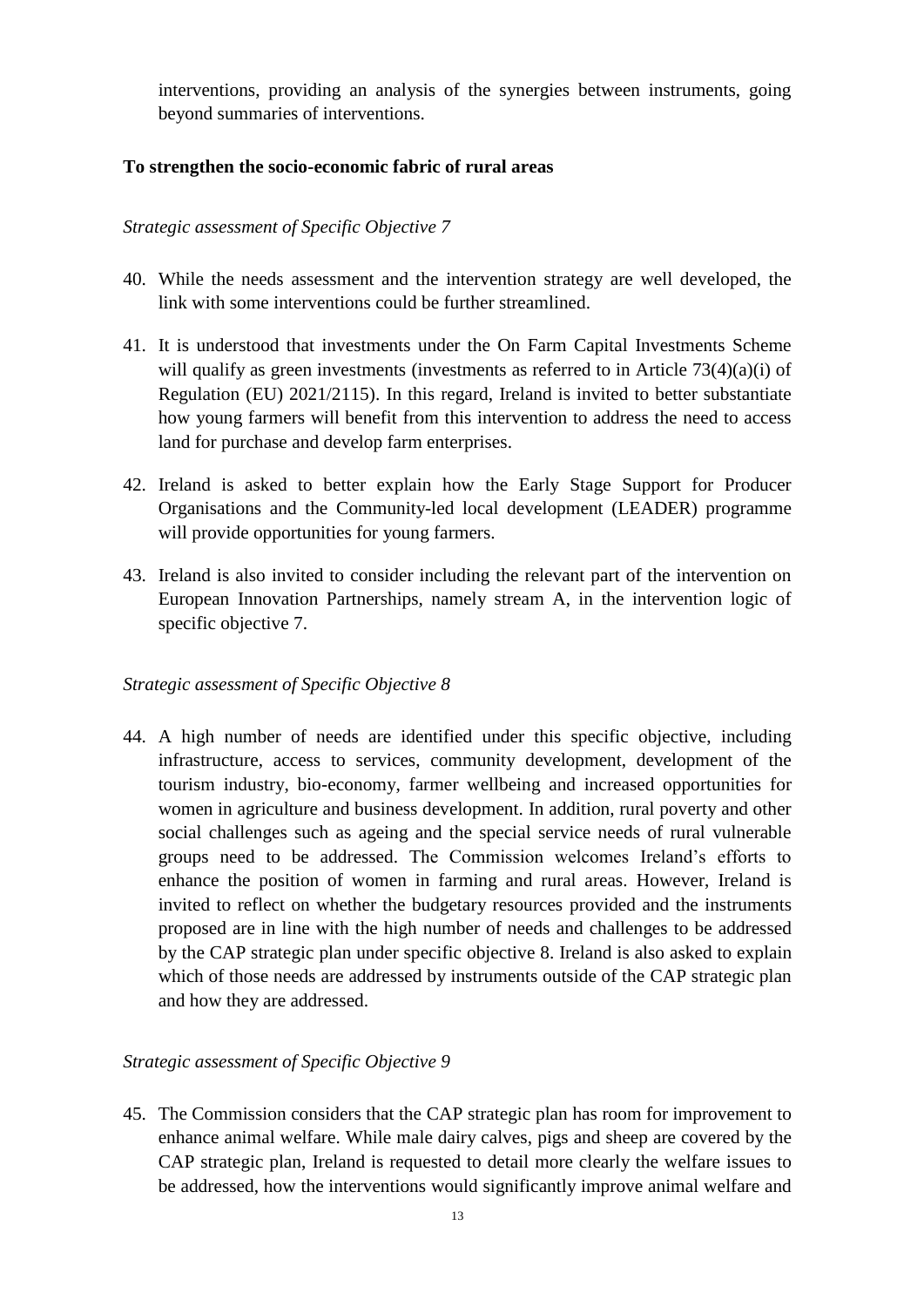how they go beyond the baseline. Ireland is also encouraged to propose actions to achieve the transition towards non-confined housing systems, in particularly for sows, calves and laying hens.

46. While the CAP strategic plan acknowledges the need to increase awareness of healthy diets, interventions proposed seem to be limited. The Commission therefore invites Ireland to better explain how the shift towards healthy, more plant-based and sustainable diets will be achieved.

**Modernising the sector by fostering and sharing of knowledge, innovation and digitalisation in agriculture and rural areas, and encouraging their uptake by farmers, through improved access to research, innovation knowledge exchange and training**

#### *Strategic assessment of the cross-cutting objective*

- 47. The Commission appreciates that Ireland has set a clear target to provide every home, farm and business in Ireland, regardless of how remote or rural, with access to high-speed broadband – though this target is planned for 2026 rather than for 2025. Ireland is invited to provide further information on how the National Broadband Plan will achieve this target, whether this could be done by 2025 and how it will be ensured that farmers and the rural population at large will benefit from an adequate quality of service.
- 48. The Commission welcomes that Ireland has elaborated a strategy on digitalisation. The Commission however notes that the strategy lacks coherence and recommends that it should offer a clearer overview of all interventions related to digitalisation in the CAP strategic plan. This involves explaining interventions in more detail and cross-referencing interventions under specific objectives. Ireland is invited to explain in the strategy their approach to digital innovation hubs with agriculture as a field of expertise.

### **Simplification for final beneficiaries**

- 49. Ireland is requested to clarify the cycle for updating the Land Parcel Identification System and whether these updates are also fed into the Single Application.
- 50. Regarding withdrawals in the geospatial aid application, Ireland is invited to provide information on the tools supplied to the beneficiary to submit such an application and to withdraw a parcel applied for. Ireland is also invited to provide information on whether new technologies are intended to be used for non-IACS controls and whether the Area Monitoring System is used for Force Majeure cases as referred to in Article 3 of Regulation (EU) 2021/2116.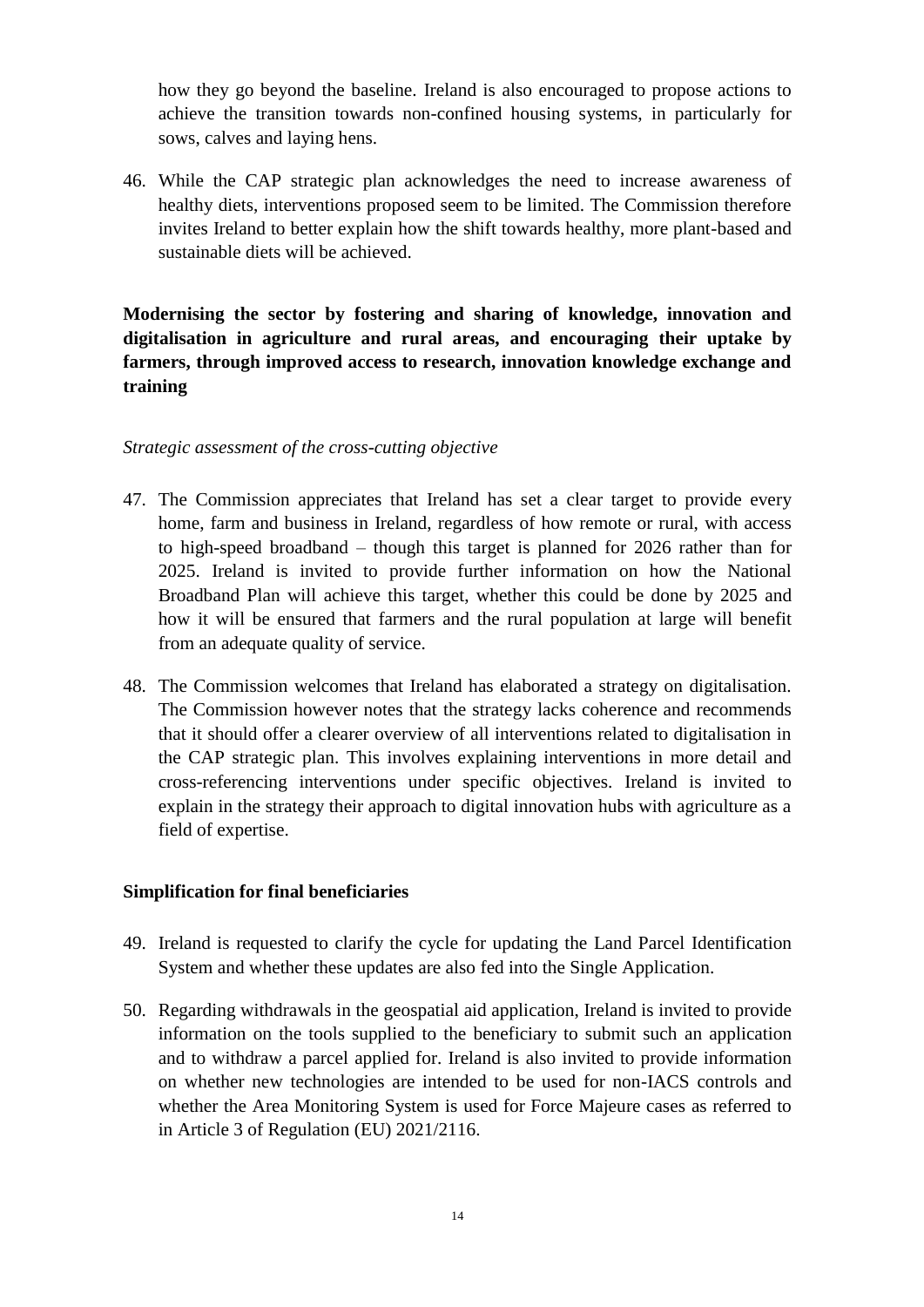51. Taking note of the information provided on the Farm Advisory System, Ireland is invited to supply information on how applicants are informed about the Farm Advisory System, in particular on point 4(f) on digital technologies in agriculture and rural areas referring to modernisation.

### **Target plan**

- 52. Data in table 2.3.1 should be provided by financial year rather than by claim year. It seems that it was filled in as if it was by claim year, e.g. for R.4 (income support), FY2023 should be 0, while there should be a value for FY2028 equivalent to previous years. A correction is needed.
- 53. R.1 (knowledge) and R.28 (environmental or climate-related performance through knowledge): R.28 is a subset of R.1, thus R.1 cannot be smaller than R.28. The training to implement the agri-environment-climate measure and the training to implement the Suckler Carbon Efficiency Programme should also be linked to R.1.
- 54. R.4 (income support): besides the issue of claim year versus financial year, the value for CY2028/FY2029 should not be filled in.
- 55. R.9 (modernisation): it should be checked whether it is correct that the milestones are 0 for the first three years. Investments are to be reported from the first payment. R.9 (modernisation) is significantly smaller than R.16 (investments in climate), R.26 (investments for natural resources) and R.32 (investments in biodiversity), it should be checked whether this is correct.
- 56. R.11 (concentration of supply): the value is empty, while the text in section 2.1. specific objective 3.8 indicates that the value should be 63.18%. The target value for R.11 should be aligned with the explanation.
- 57. While some interventions target climate adaptation, none of them is linked to R.12 (adaptation to climate change). Ireland is invited to set a target against R.12.
- 58. R.17 (afforestation) is missing while the intervention on non-productive investments will support planting of trees, this should be checked.
- 59. R.24 (pesticides): the target is 5.857% of utilised agricultural area under supported commitments. Organic farming contributes directly and significantly to reducing the use of pesticides, thus the area under organic farming would also need to be considered under R.24.
- 60. R.27 (environmental or climate-related performance through investments) being a cumulative value, the 2029 milestone cannot be smaller than that of 2028.
- 61. R.34 (landscape features) is missing, while there are interventions contributing to this indicator, this should be revised.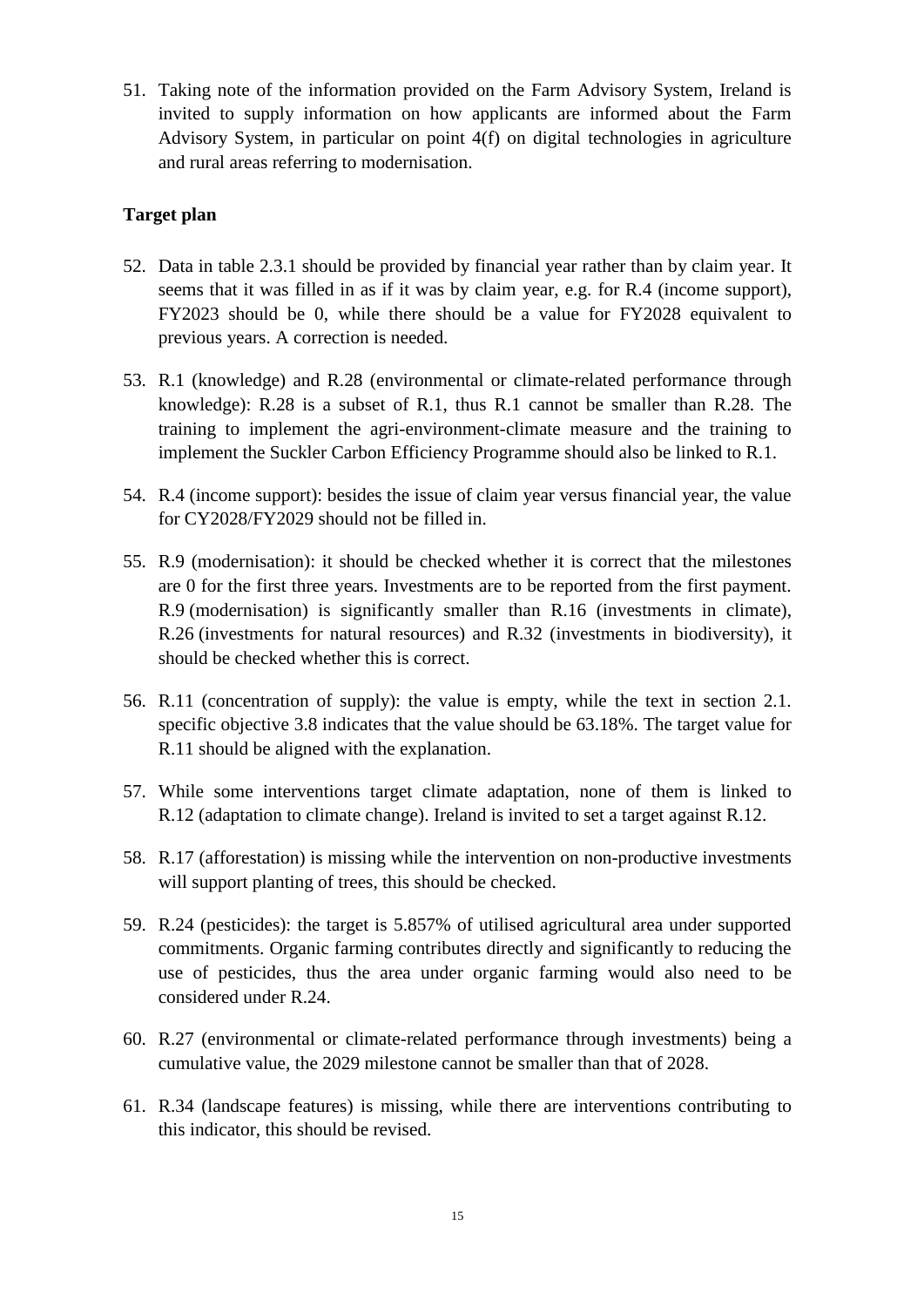- 62. R.37 (jobs) is missing while it should at least equal R.36 (young farmers). In addition, LEADER might lead to the creation of jobs (and the target can be updated once the strategies are known).
- 63. R.39 (developing the rural economy) is missing, is it certain that none of the interventions will support other beneficiaries than farmers (such as SMEs or public authorities) or farmers investing in other gainful activities of the holding (such as processing)?
- 64. R.43 (limiting antimicrobial use) is missing. Organic farming contributes directly and significantly to reducing antimicrobial use, so R.43 should be higher than 0. In addition, animal welfare interventions may contribute to reducing antimicrobial use.

#### **OPERATIONAL ASSESSMENT**

#### **Minimum ring-fencing**

- 65. Concerning the ring-fencing for young farmers, the annual amounts planned in section 5 are slightly below the required minimum amounts (stipulated in Annex XII to Regulation (EU) 2021/2115) and do not match the amounts in the financial overview table (section 6, row 41), this should be reviewed.
- 66. Concerning the ring-fencing for Fruit and Vegetable Producer Organisations, Ireland should better specify in section 5.2 how the minimum levels of expenditure referred to in Article 50(7) of Regulation (EU) 2021/2115 will be complied with (i.e. at least 15 % of expenditure of each operational programme to cover the interventions linked to environmental and climate objectives, and at least 2% of expenditure of each operational programme to cover the interventions linked to research into and development of sustainable production methods).

#### **Definitions and minimum requirements**

- 67. In section 4.1.1.1, the box should be left empty in case the decision is to use the same definition of production as stipulated in Article  $4(1)(c)(i)$  of Regulation (EU) 1307/2013. The framework definition of production, as stipulated in Article 4(2)(a) of Regulation (EU) 2021/2115, lays down the necessary common elements to be included in a more developed definition established at national level.
- 68. In section 4.1.1.2, the definition of maintenance of agricultural area (for arable land, permanent crops and permanent grassland) includes reference to controlled burning. Clarity is needed on how this complies with GAECs 1, 2 and 9, and with the National Emission reduction Commitments Directive (Directive (EU) 2016/2284) targets on air quality.
- 69. In section 4.1.1.2.2, as regards permanent crops, maintenance criteria should be set also on the crops, not only on the land.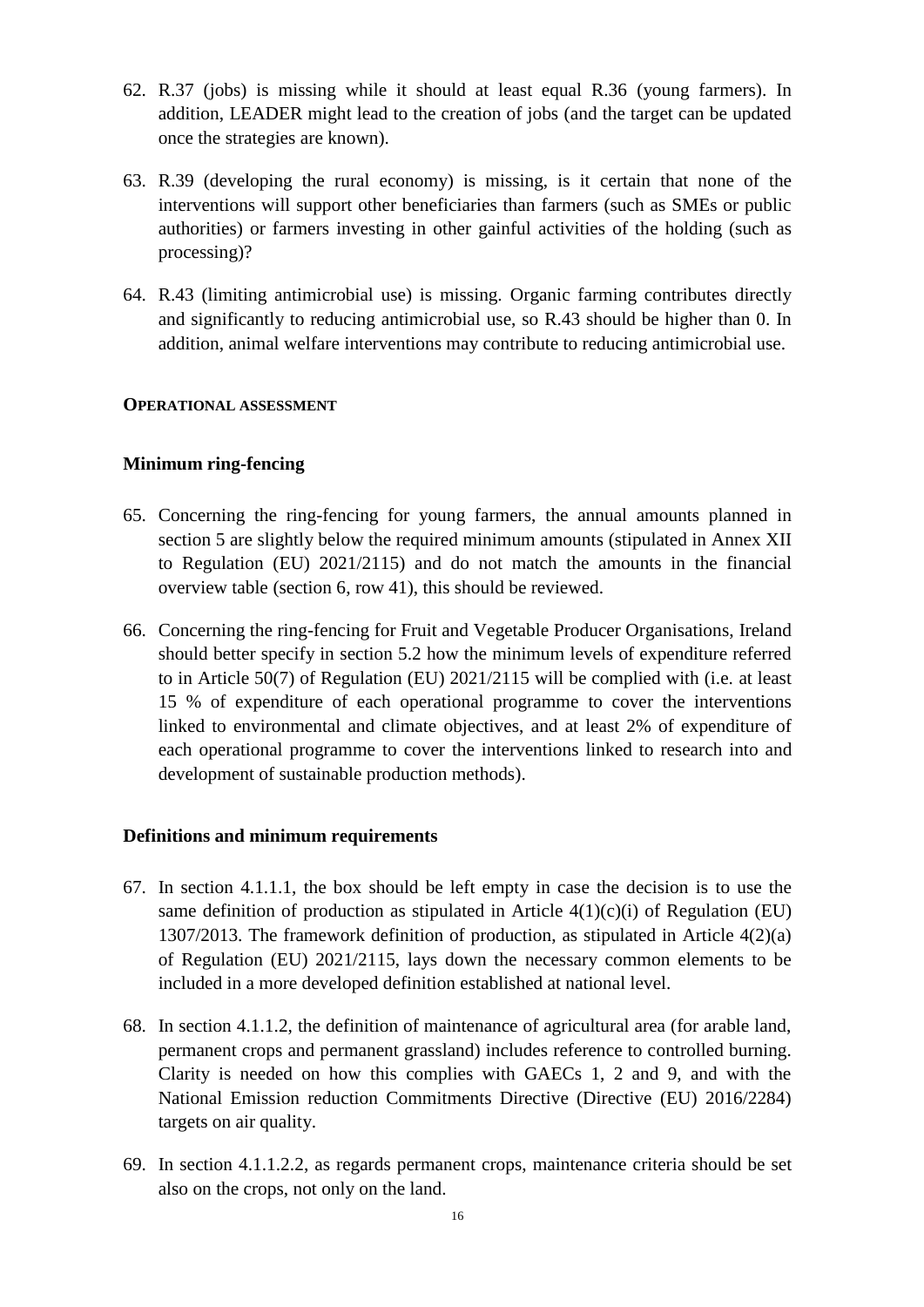- 70. In section 4.1.2.1, information should be provided as regards the definition of agroforestry, such as tree density, size, distribution in relation to pedo-climatic conditions or management practices (whether or not differentiated per type of agricultural area).
- 71. In section 4.1.2.2.1, the status of lands which are lying fallow for more than one year should be clarified.
- 72. In section 4.1.2.3.2, information should be provided on minimum planting density. As regards the harvest cycles of 30 years, the Commission expresses concerns about the long harvest cycles that do not seem to justify the qualification as short rotation coppice.
- 73. In section 4.1.3.1, objective criteria should be set to determine the predominance of the agricultural activity.
- 74. In section 4.1.3.2, it should be explained how it will be verified that the land is actually and lawfully used by the farmer.
- 75. In section 4.1.3.3, the period should be clarified.
- 76. In section 4.1.3.5, characteristics of single landscape features should be provided, such as their maximum size, in particular of woodlands and stonewalls. It should also be clarified whether shrubs and/or trees heather, which can be grazed, continue to be eligible in accordance with the framework definition of permanent grassland referred to in Article 4(3)(c) of Regulation (EU) 2021/2115.
- 77. In section 4.1.3.6, the principles of fixing reduction coefficients should be explained.
- 78. In section 4.1.3.7, the description of national schemes thanks to which the area remains eligible, and their compatibility with the relevant EU legislation should be clarified.
- 79. In section 4.1.4.1, it should be ensured that maintenance activities are covered and that the criteria to identify active farmers do not penalise farmers who do not perform productive activities.
- 80. In sections 4.1.5.2 and 4.1.6.1, Ireland should determine the requirement of being head of the holding by taking into account factors such as share of capital, voting rights, management power or similar, in connection to the national law, in particular in relation to legal entities and groups of farmers without legal personality.
- 81. In section 4.1.6.1, Ireland should reconsider the conditions for being "head of the holding for the first time". It should mean that the person controls and leads an agricultural holding for the first time ever.
- 82. In section 4.1.7.2, Ireland should provide a justification in terms of cutting administrative burden and supporting viable farm income, based on qualitative and quantitative information.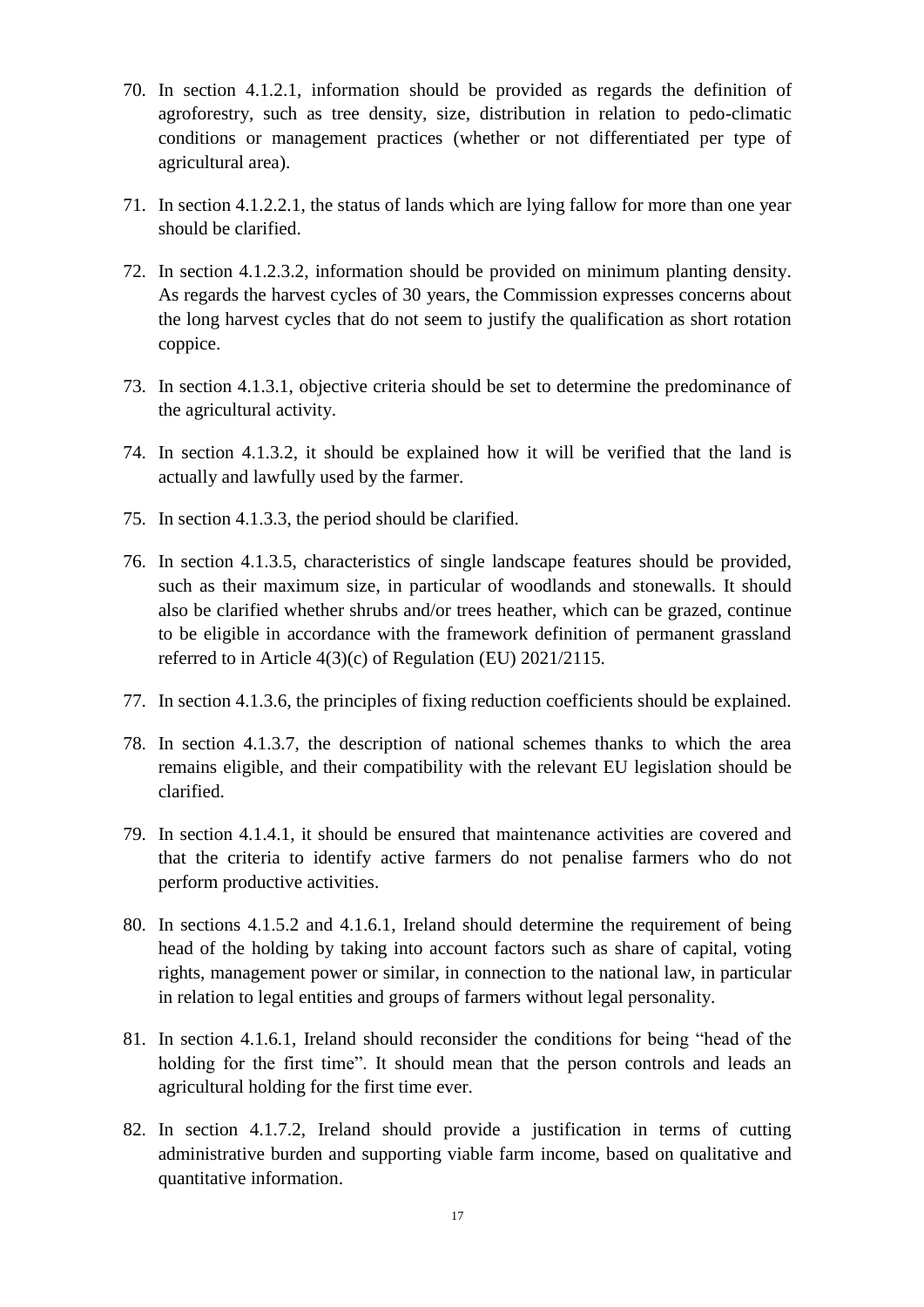### **Elements related to direct payments**

- 83. As regards the establishment of the value of payment entitlements and the internal convergence, Ireland is requested to provide a justification for the maximum payment entitlement value and to verify the reply to the question relating to Article 24(6) of Regulation (EU) 2021/2115, as it seems that the reply is in contradiction with the explanation provided in the corresponding text box.
- 84. As regards the reserve, Ireland is invited to provide further clarification as regards the establishment of the reserve, as well as further specifications about the categories that are intended to be served from the reserve under "specific disadvantages".
- 85. As regards the replenishment of the reserve, Ireland is invited to explain what is meant by "a reallocation of funds from other direct payment interventions".
- 86. As regards the 10% clawback on the transfer of payment entitlements where a farmer leases over 80% of his entitlements for a period of less than 5 years, Ireland is invited to explain the objective of this rule and to indicate how the conditions set will help to reach this objective. It must be kept in mind that all conditions set must be objective and non-discriminatory. Ireland should clarify whether it is intended to apply this clawback on the value of the payment entitlement. A change in the value of payment entitlements, other than what is explicitly provided in the Regulation, goes against the objective of internal convergence. Therefore, the clawback should rather be applied on the number of payment entitlements.
- 87. The same remark applies for the reduction in value of payment entitlements leased in by young farmers and having benefitted from a top-up from the national reserve for the leased-in payment entitlements. Also in this case a corresponding reduction in the number of payment entitlements should be envisaged. In addition, Ireland is requested to explain the objective intended to be achieved with this rule, also taking into account the overall objective of internal convergence of payment entitlement values.
- 88. In section 4.2.2.2, it should be specified which labour costs will be taken into account.

#### **Coordination of EU funds active in rural areas**

89. The Commission welcomes the information provided on the coordination of EU funds active in rural areas. Ireland is asked to provide further details to ensure complementarity, synergies and demarcation between the CAP strategic plan, the Partnership Agreement (as referred to in Article 10 of Regulation (EU) 2021/1060) and the Common Provision Regulation Funds, also in addressing the identified needs that are not or partially funded by the CAP strategic plan. Ireland should also consider referencing the long-term Vision for the EU's Rural Areas.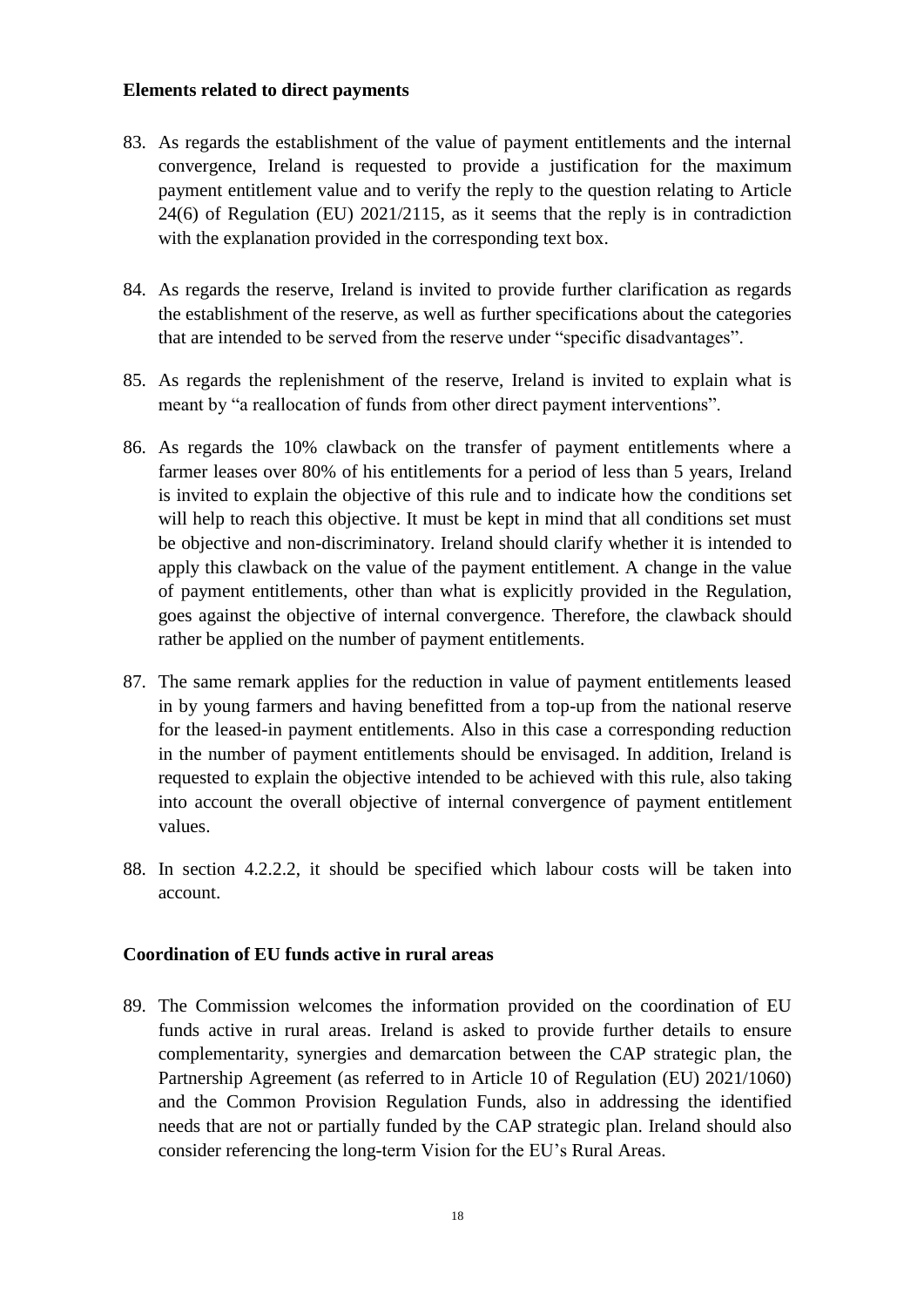#### **Interventions and baseline**

- 90. Ireland is invited to include principles of selection for operations, where applicable, in the description of interventions. Reference is made to Article 79 of Regulation (EU) 2021/2115 and Annex I to Regulation (EU) 2021/2289.
- 91. For each intervention concerned, Ireland is asked to provide a brief description of the method for calculating the amount of support and its certification according to Article 82 of Regulation (EU) 2021/2115 in section 7 of that intervention. The full certified method of calculation (when carried out by an independent body), and in case it has been carried out by the Managing Authority, the certification by an independent body, is to be provided in an annex to the CAP strategic plan.
- 92. Ireland is reminded that for all activities falling outside the scope of Article 42 of the Treaty on the Functioning of the European Union (TFEU), State aid rules apply and a clearance instrument should be indicated. In section 4.7.3, for activities falling outside the scope of Article 42 TFEU, there must be an exclusion of companies in difficulty or companies still having a pending recovery order following a Commission decision declaring an aid illegal and incompatible with the internal market, except in the cases mentioned in the applicable State aid rules.

## *Conditionality*

93. Ireland is requested to revise the standards on good agricultural and environmental condition (GAEC) by taking into account the observations below.

# GAEC 1

94. The standard does not include a comprehensive summary of the on-farm obligations, including the rules on reconversion in case that the ratio of permanent grassland in relation to agricultural area falls below the set level, as requested under Annex I to Regulation (EU) 2021/2289.

### GAEC 2

- 95. The Commission acknowledges the explanation Ireland has given for delaying the application of GAEC 2 to 2024. The work to improve the mapping of the peatland and wetland areas, in collaboration with the EU's Joint Research Centre, is welcomed. However, given the importance of peatland in Ireland, it would be very helpful if Ireland could provide some indications of the potential standards.
- 96. Ireland is requested to confirm that wetlands will be afforded the same protection as peatlands.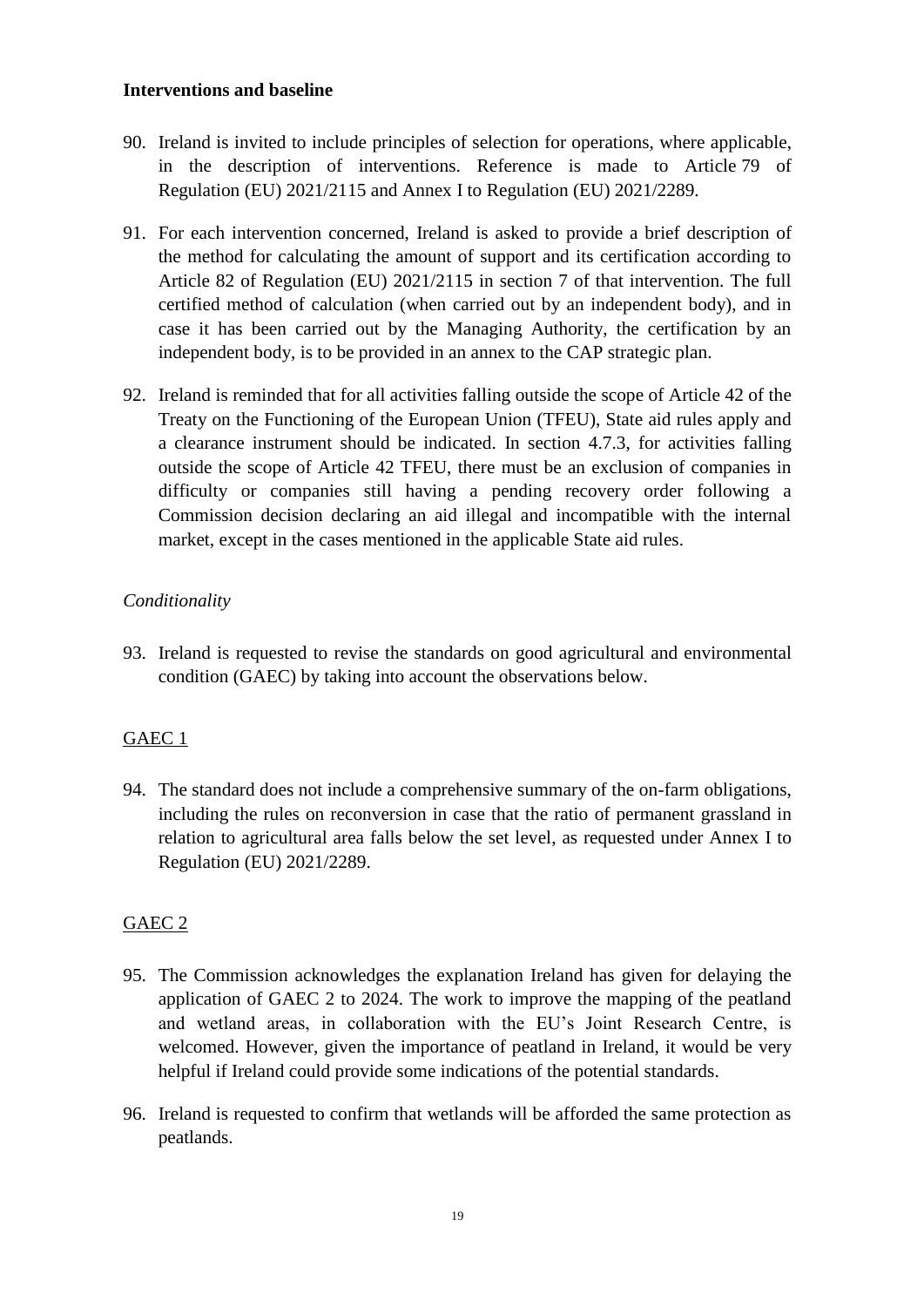# GAEC 4

- 97. As 5 m width of buffer strips along watercourses is considered for applying organic manure, Ireland is invited to examine if this width could equally be considered for ploughing, chemical fertiliser and pesticides, which are also problematic in Irish areas close to watercourses.
- 98. Under the current GAEC 1 under cross-compliance, areas such as beaches, salt marshes and river banks that are contiguous to the listed water courses were also included. Ireland is invited to clarify the status of these areas under GAEC 4 and include those if this is not already the case.

## GAEC 5

99. Clarification is needed on the choice of dates for prohibiting ploughing.

### GAEC 6

100.The proposed rules for GAEC 6 do not set clearly the most sensitive period and the timespan during which farmers need to provide for soil coverage (for grasslands and arable area). Ireland is requested to define the sensitive period(s) and the appropriate minimum requirements to avoid bare soils.

### GAEC 7

101.Ireland has set out two alternative standards: a requirement of crop rotation with winter cover crops and a requirement on crop diversification. However, according to Annex III to Regulation (EU) 2021/2115, the practice of crop rotation cannot be considered optional and alternative to crop diversification. The Commission acknowledges the specific context of the arable sector in Ireland, the limited crop alternatives and the weather conditions. However, in the Commission's views, the option of fulfilling an annual rotation with a winter cover crop could be feasible for all farmers. The duration of the cover crop should be specified to ensure a significant break period between the main types of tillage crops. It is possible to differentiate the rules on cover crops according to farm size if a justification is provided.

### GAEC 8

102.The Commission considers that the intention to extend the requirement for a minimum share of landscape features and non-productive areas to all agricultural areas needs to be further discussed in the light of the requirements of Regulation (EU) 2021/2115.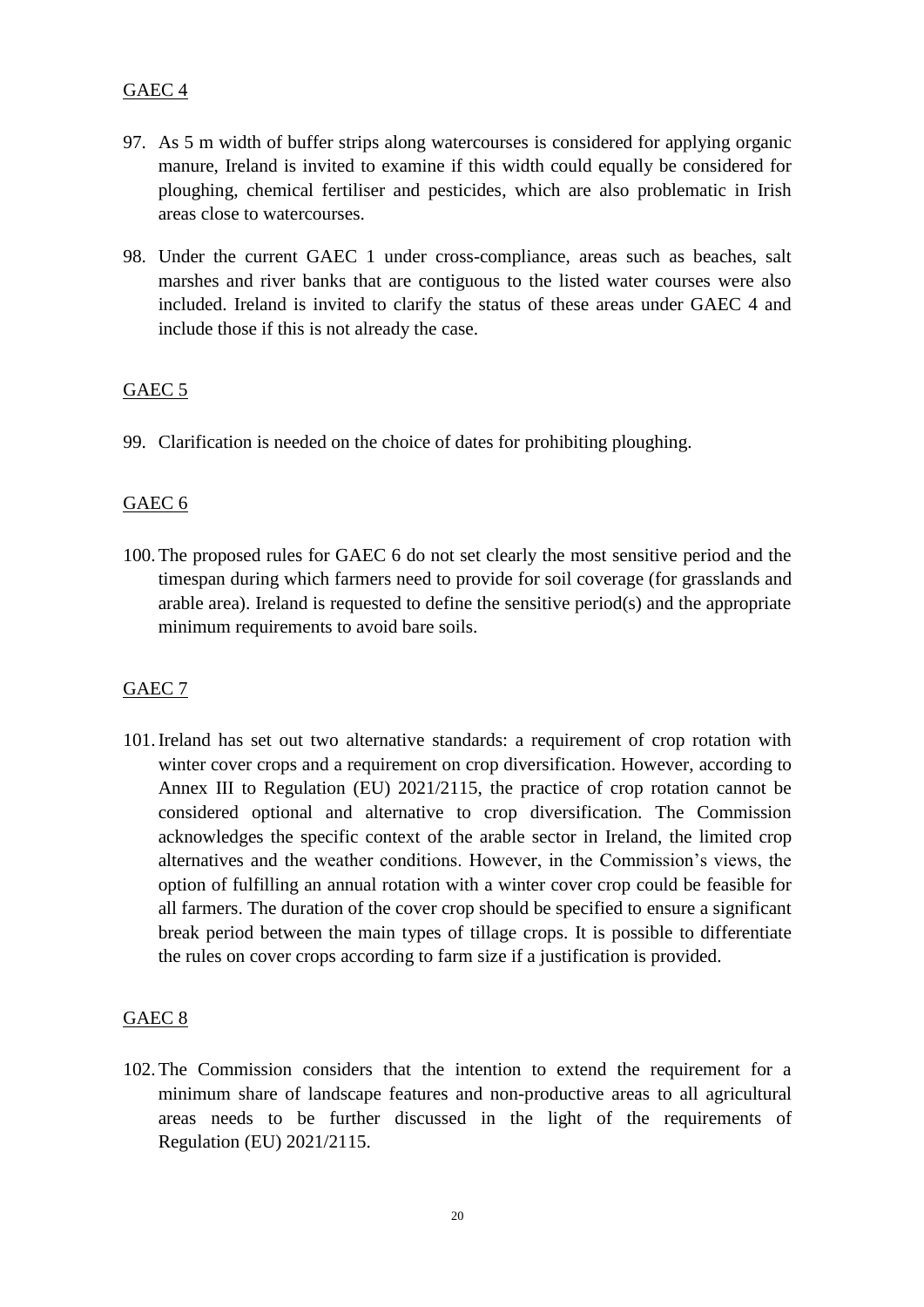- 103.The Commission notes that Ireland proposes to allow farmers to remove tree lines and hedgerows, as long as double the length is planted first and within a 10 km radius. However, Ireland is requested to clearly provide in GAEC 8 that farmers can only perform hedgerow removal on the basis of a prior administrative authorisation and that removals should be strictly limited to the need of land consolidation. In addition, the Commission has concerns regarding the list of landscape features. To qualify as non-productive areas, it should be ensured that the areas sown with a specific crop mix to provide feed for wild birds and grassland space for nature are not used for production or grazing. The conversion factor of 3 and a weighting factor of 2 for stonewalls seem difficult to justify.
- 104.Moreover, forests (afforested area), commonages and Natura 2000 areas are not eligible for the calculation of the share, as they cannot be considered non-productive agricultural areas. While these areas are certainly important for biodiversity and farming practices might be restricted, they cannot be considered under the scope of GAEC 8 that clearly refers to non-productive areas. However, woody features / groups of trees of a limited extent at the edge of agricultural areas or located in the parcels can be considered landscape features.

### GAEC 9

105.Considering the importance of this GAEC to protect the pastures of high natural value and the relatively limited designation (3.6% of permanent grassland within Natura 2000), Ireland is invited to consider a large definition of these areas, taking into account the current grassland status and trends in the recent report2 on the conservation of protected grassland habitats, and the objective to achieve a good conservation status of these valuable grasslands.

### *For direct income support*

### Basic Income Support for Sustainability (BISS)

- 106.The justification provided for the establishment of the unit amount allows to establish that there is a need for income support, but does not allow to assess whether the established unit amount is appropriate. A further elaboration of this explanation, based on data related to the income needs, is therefore required.
- 107.Ireland is requested to reconsider the variation of the unit amount provided. The variation percentage is very high and is not adequately justified. The justification of the unit amount on the one hand, and of minimum and maximum unit amounts on the other hand should be linked, and these justifications should primarily be based

 $\overline{2}$ <sup>2</sup> The state of nature in the European Union – Report on the status and trends in 2013-2018 of species and habitat types protected by the Birds and Habitats Directives (European Commission report, October 2020).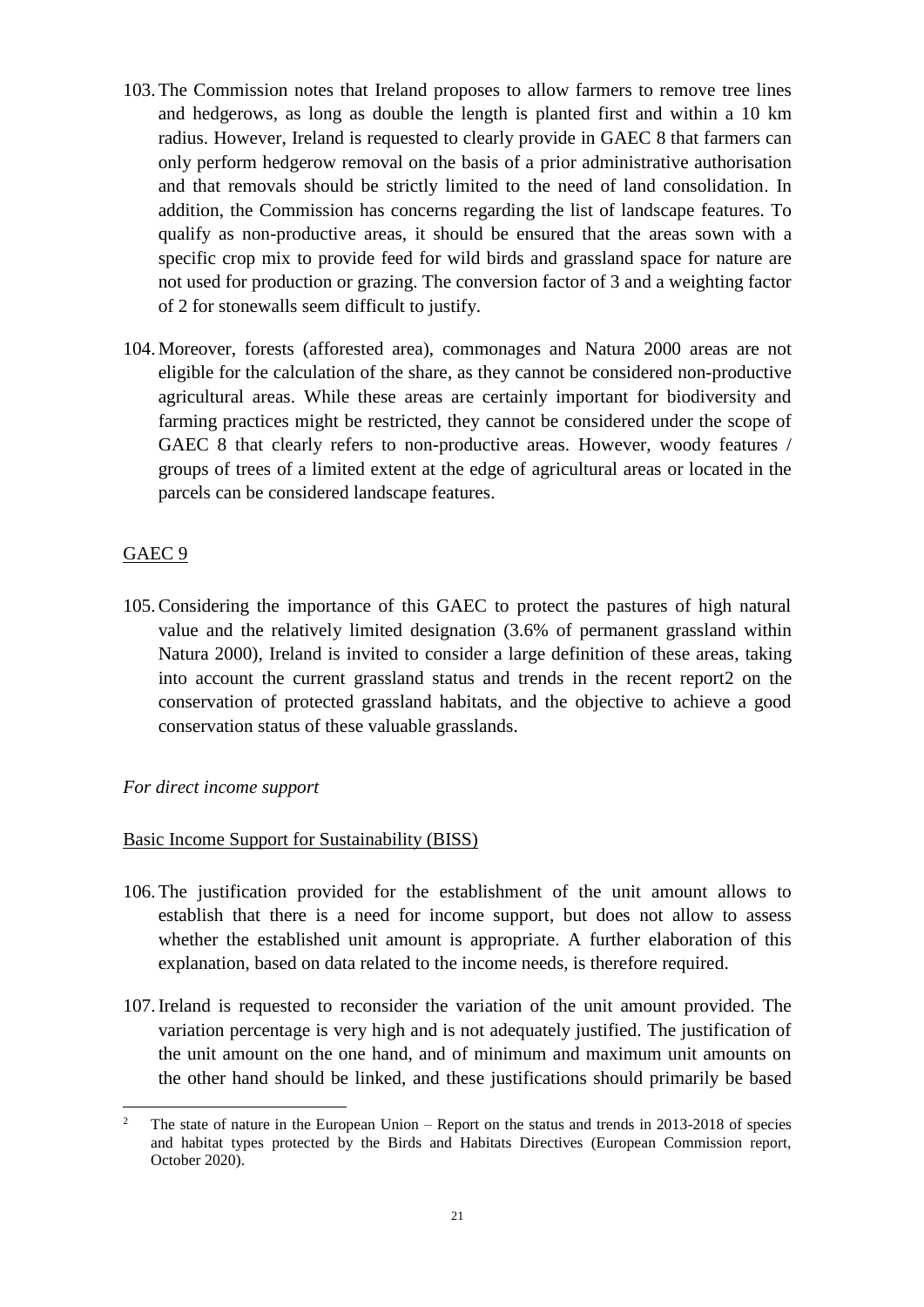on data related to the needs which the relevant intervention is intended to address. Elements of uncertainty leading to a risk of unspent funds can be added to justify the variation. However, these elements must also be explained and where possible based on data, e.g. related to past experience of under-execution.

#### Complementary Redistributive Income Support for Sustainability (CRISS)

108.The justification of the unit amount on the one hand, and of minimum and maximum unit amounts on the other hand should be linked, and these justifications should primarily be based on data related to the needs which the relevant intervention is intended to address. Elements of uncertainty leading to a risk of unspent funds can be added to justify the variation. However, these elements must also be explained and where possible based on data, e.g. related to past experience of under-execution.

#### Complementary Income Support for Young Farmers (CISYF)

- 109.Regarding the planned unit amounts, Ireland is requested to explain how these amounts will contribute to achieving the policy objective of supporting generational renewal.
- 110.The support to young farmers may contribute to job creation, thus a link to R.37 should be added.

#### Eco-schemes

As observed in Part A of this letter, the Commission has concerns on the overall design of the eco-scheme proposal, as well as on the scope of some practices.

## *Observations on the overall design of the eco-scheme and on the choice of result indicators*

111.As regards the setting of a single uniform unit amount, the probable great difference in the cost/income loss of the eight practices covered might lead to low compensation for some of them, or possibly too high for others. This can discourage the farmers' uptake of the most demanding practices such as planting trees/hedgerows or maintenance of landscape features/non-productive areas. The Commission considers that keeping a reasonable link between the unit amounts and the calculation of costs incurred and income foregone could avoid that the more demanding practices are side-lined by the less demanding ones. Ireland is requested to explain how it is intended to ensure an adequate uptake for the practices with a higher environmental effect, in line with Article 31(8) of Regulation (EU) 2021/2115, stipulating that Member States shall use a rating or scoring system or any other appropriate methodology to ensure the effectiveness and efficiency of eco-schemes to deliver on the targets set.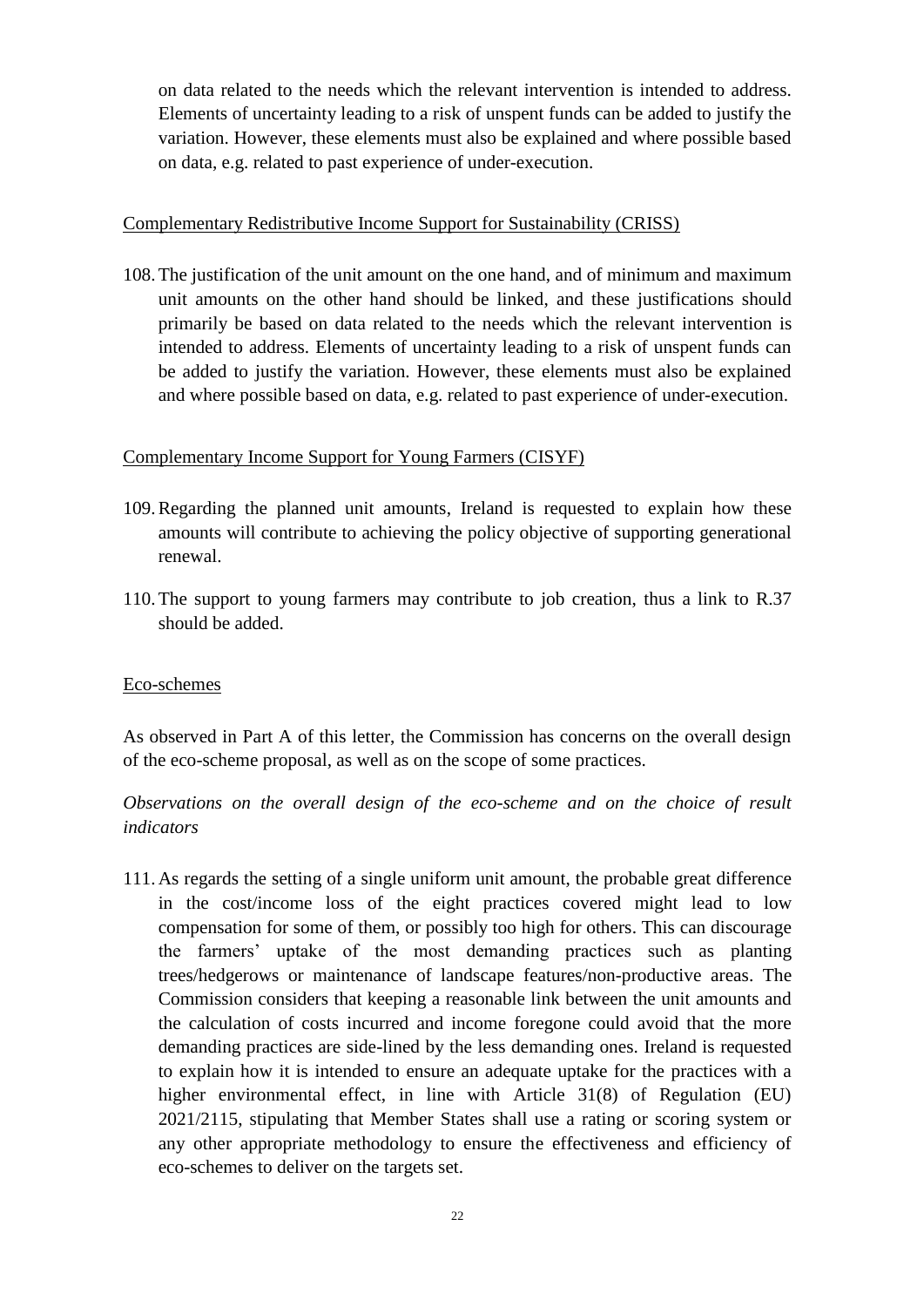- 112.Moreover, the choice of practices is not framed and there is no incentive for farmers to subscribe to practices that can be more synergetic and lead to a higher environmental benefit (e.g. practices 3 and 5, practices 5 and 6, possibly practices 2 and 8).
- 113.As regards unit amounts, the link between the level of payment and uptake is not clear. In line with Article 31(7) of Regulation (EU) 2021/2115, the payment can be granted either as an additional payment to BISS or as compensation for additional costs and income foregone. Even if in the first case no calculation needs to be provided, the level of payment shall nevertheless take into account the level of sustainability and ambition of each eco-scheme, based on objective and transparent criteria. The statement that the level of payment will depend on the uptake is not in line with the legal framework, as it implies that the level of support does not depend on the requirements.
- 114.Considering the arguments above as well as the modest environmental value-added that some practices seem to have, it is uncertain that this eco-scheme would result in a substantial change of practices on the ground and ultimately in an improvement of the farming footprint on environment and climate. Ireland is invited to consider these arguments and to strive for an eco-scheme that ensures a balanced approach between simplicity and appropriate environmental/climate ambition.
- 115.The choice to select three result indicators for the overall eco-scheme does not seem an optimal approach to capture the contribution of the different practices to specific objectives. Only the practices that contribute directly and significantly to a result indicator should be attributed to this indicator. Consequently, only the hectares (outputs) planned for the practices linked to a specific result indicator should be taken into account when setting the milestone/target for that specific indicator. Ireland is invited to review table 11 and plan separate unit amounts for each practice (or group of practices) and set specific result indicators for the specific practices. The different unit amounts can be given the same value. This approach would increase transparency and allow a better estimation of the results of the CAP strategic plan by a more precise link between practices and objectives.
- 116.As regards the result indicators selected, the choice of R.24 (pesticides) does not seem to be justified as regards the direct and significant link to the practices. The contribution of practices to the different objectives is explained in section 3.1.2 and pesticides reduction is not directly addressed by the eco-scheme (apart from the indirect contribution of using GPS-controlled equipment). Some of the practices supported under this eco-scheme could justify a link to other result indicators, such as soil (R.19) and landscape elements (R.34). The inclusion of these indicators in the eco-scheme would be possible by the approach suggested above.
- 117.Moreover, all eco-schemes have to provide a contribution to result indicators R.4 (income support), R.6 (redistribution to smaller farms) and R.7 (enhancing support for farms in areas with specific needs). These indicators do not reflect the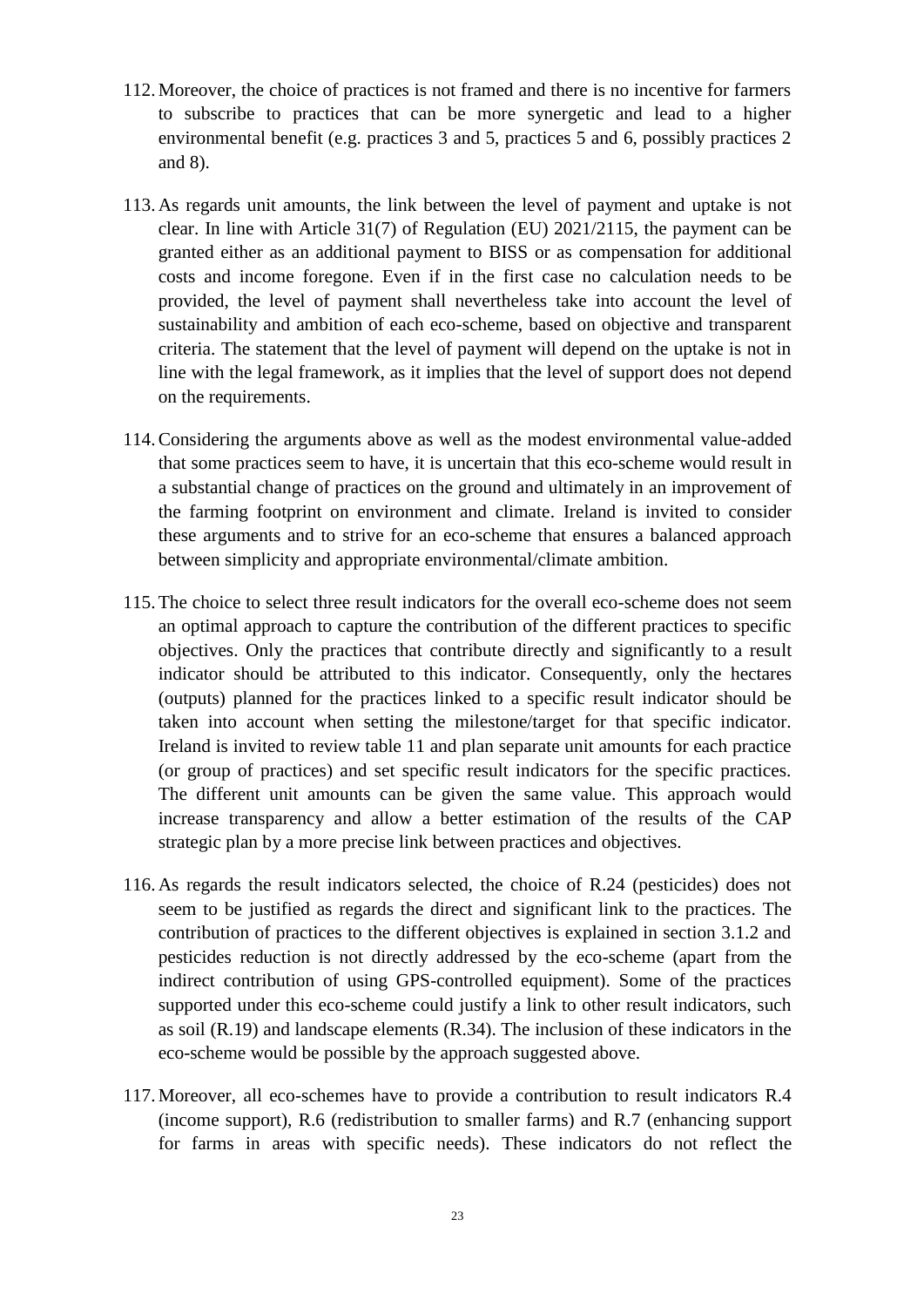environmental contribution of eco-schemes, but they do provide information on key objectives for direct payments.

## *Observations on individual agricultural practices*

### Agricultural practice 2: Extensive livestock production

- 118.This practice proposes a commitment of maximum 1.5 livestock units/hectare for 7 months. The stocking rate value may be environmentally beneficial in some more intensively managed regions, but it will be automatically achieved in other regions. Ireland is invited to provide an indication of expected benefits in terms of maintenance and change of practice, by clarifying how many farms already comply with the required threshold, since the practice targets all livestock farmers.
- 119.This practice offers a good potential to de-intensify improved grassland areas and avoid further intensification, provided that the proposed compensation to dairy and beef farmers is sufficient to ensure uptake and an appropriate level of maximum livestock units/hectare is set. It could also be considered to encourage livestock farmers to take this practice in combination with practice 8 on multi-species sward.

#### Agricultural practice 3: Limiting chemical nitrogen usage

120.This practice involves a substitution of chemical fertilisers by organic ones, but not necessarily a reduction in the use of fertilisers. Moreover, the average use of mineral fertiliser was 82.9 kg N/ha UAA in 2018 (latest data available). Therefore, a significant number of farmers would qualify for this payment without any change of practice. Ireland is asked to provide an indication of the expected added value in terms of change of practice. Ireland should also justify the proposed threshold and the rationale for the maximum level of nitrogen usage, which seem high.

#### Agricultural practice 4: Planting of Native Trees/Hedgerows

- 121.Ireland is invited to consider adding requirements as regards the species to be planted (e.g. appropriate in terms of biodiversity, adaptation to climate change, carbon sink capacity and resistance to pests and diseases).
- 122.Ireland is requested to clearly lay down in practice 4 that hedgerows and trees will not be used to comply with GAEC 8 during the planting year.

### Agricultural practice 5: Use of GPS-controlled fertiliser spreaders/sprayers

123.Ireland is invited to consider additional commitments under this agricultural practice to reduce overall pesticide use or switch to lower-risk pesticides and overall reduce fertiliser use. A commitment to use low-emission application techniques (rapid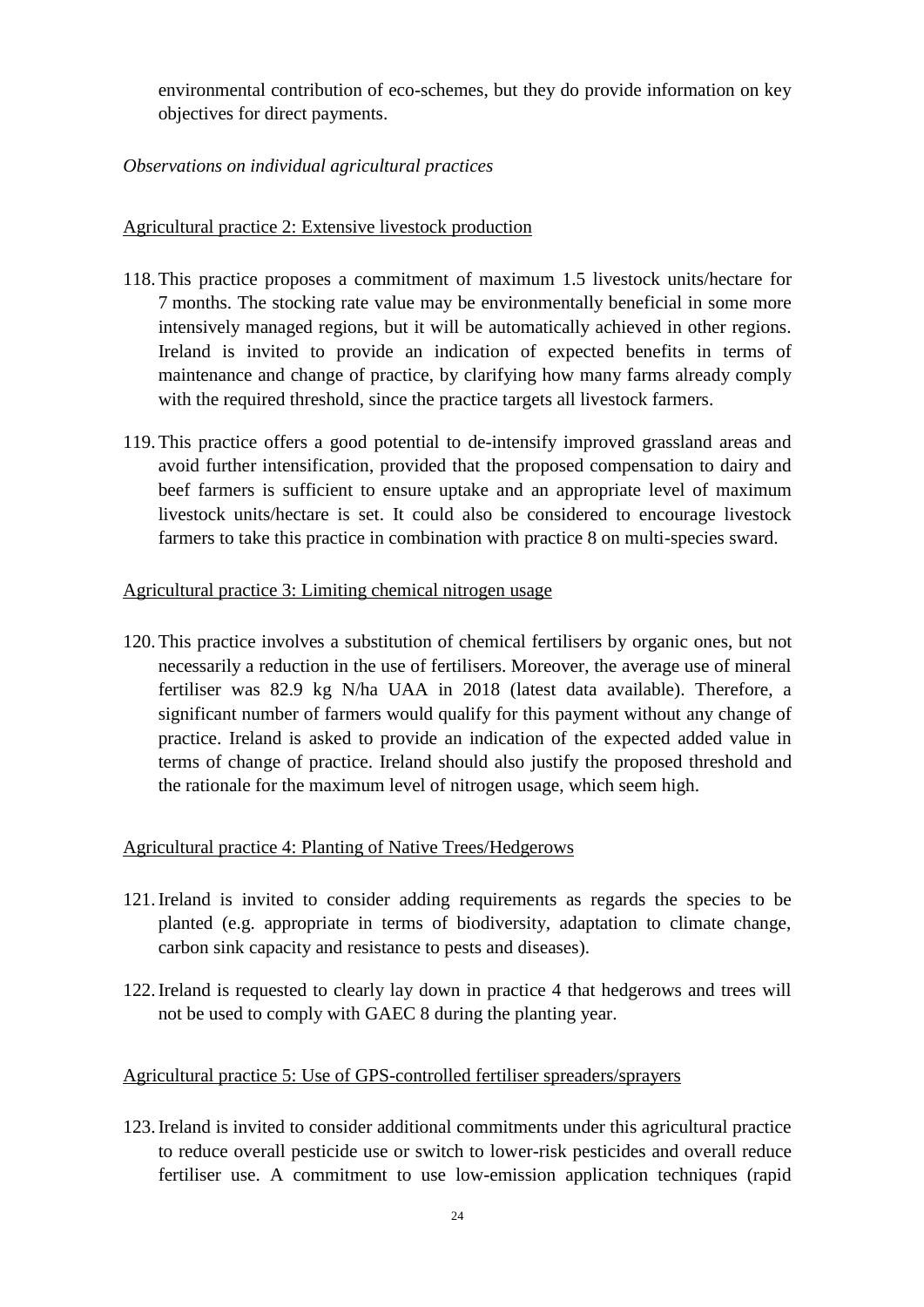incorporation) in addition to the GPS-controlled fertiliser spreading could also be considered.

## Agricultural practice 6: Soil sampling and appropriate liming

124.Ireland is invited to clarify how this practice differs from the pilot soil sampling programme currently run by the Irish agricultural authorities. The practices of soil sampling and liming would make more sense within the framework of a fertilisation plan. The contribution to climate and environmental objectives should be further elaborated.

### Agricultural practice 8: Planting of multi-species sward

- 125.Despite the fact that the practice of sowing multi-species swards is beneficial, it is uncertain that the requirement to do it on at least 6% of the eligible hectares is sufficient to bring any benefit. While such a practice may improve sustainability, it may also lead to higher production of meat and milk in case the mixtures are used as forage for grazing animals.
- 126.The commitments could be strengthened (e.g. reduction of cutting frequency) in order to benefit insects and birds eating insects or seeds.
- 127.The targeted farmers could be reconsidered to ensure transition of practice for the most intensive livestock farmers. Ireland is asked to explain why the uptake is expected to be greater by more intensive farmers.

*Coupled Income Support (CIS)*

### Protein Aid

- 128.While in accordance with Regulation (EU) 2021/2115 there is no need to demonstrate the difficulties that the production of protein crops is encountering, the socio-economic and/or environmental importance of the targeted sector needs to be justified.
- 129.This intervention only aims to give compensation for the sector's difficulty for the duration of the CAP strategic plan with no apparent intention to address it in the longer term. The aim should thus be further elaborated and, if needed, certain elements of the support decision (e.g. eligibility conditions in order to encourage agronomic practices that could increase efficiency) may also have to be reconsidered in order to incite longer-term improvement.
- 130.The eligibility rules for 'mixed cropping' should be clarified, particularly explaining if it covers exclusively mixtures of crops eligible for coupled income support. If it targets several sectors, the justification and importance, the explanation of the aim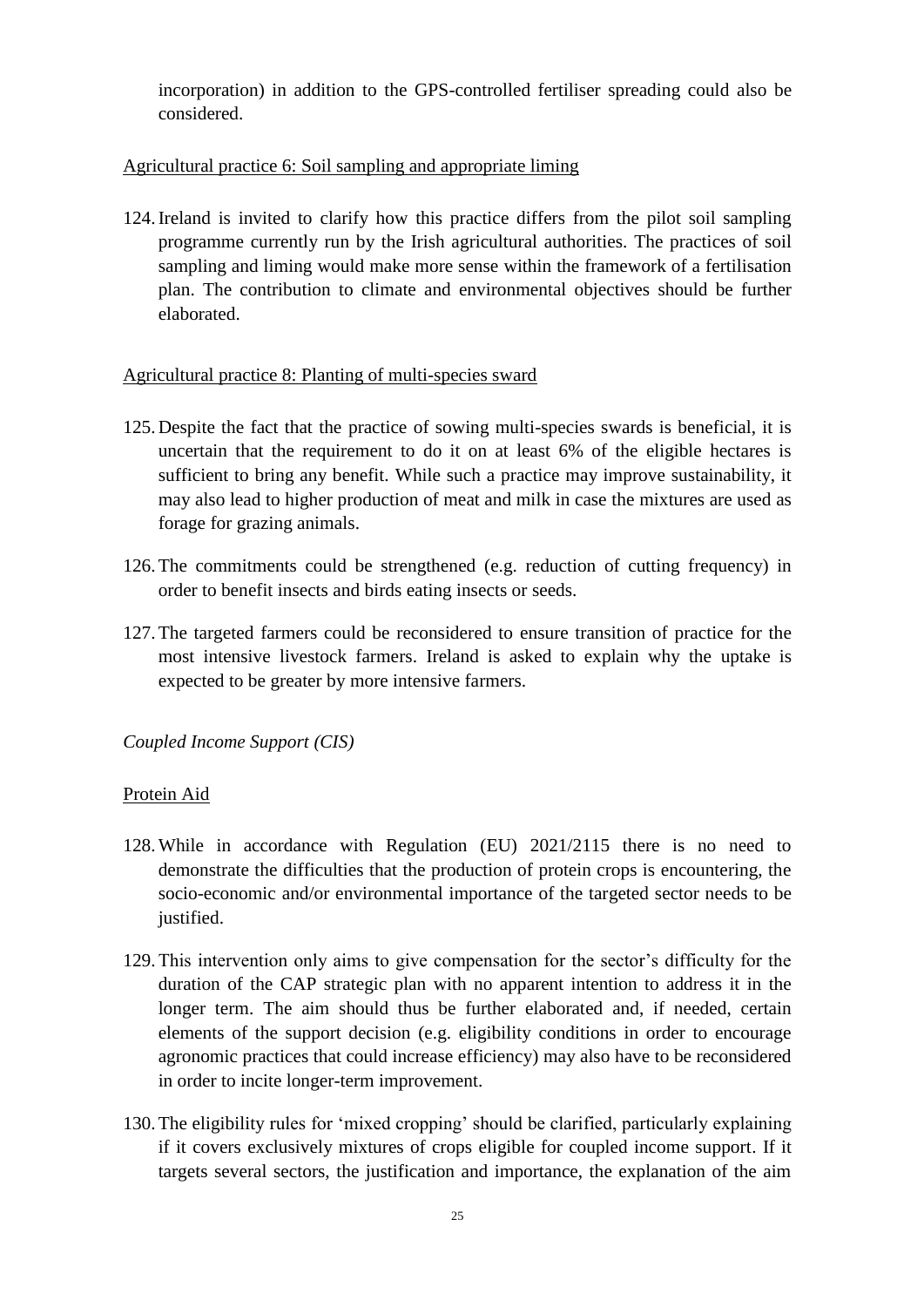and of the unit rate in light of the support needs, should be completed similarly to the general planned unit amount.

- 131.The justification of the (relatively high) variation should also be further clarified in light of the support needs. In fact, given the various uncertainties about the sector's support needs, it is more realistic to determine the required support as a minimum and maximum unit amount, which in turn would allow fixing and justifying the planned unit amount and its variation.
- 132.In the financial table with outputs for this intervention, the planned unit amount remains constant over the years, despite a variation of the output indicator O.10 (in hectare). Ireland is asked to adapt the planned unit amount to reflect the variation of the output indicator.
- 133.The table concerning crops subject to the EU WTO schedule on oilseed (Blair House) must be completed with the planned support area for each crop, so that the Commission can determine the total support area at EU level and, should the EU level ceiling be reached, calculate a reduction coefficient for the Member States concerned.
- 134.The Commission should inform the Member States about such reduction coefficients, if any, in the observation letter to the CAP strategic plan. However, the Commission has not yet received all the information needed. Once all CAP strategic plans have been submitted, the Commission will inform the Member States whether there is a need to apply a reduction coefficient.
- 135.The link to result indicator R.14 (climate mitigation) is not justified because, according to the description of the intervention, there is no environmental requirement beyond mandatory ones. Targeting protein crops alone does not justify the use of this result indicator. Concerning the claim that this intervention contributes to environmental objectives (e.g. reduced emissions), there should be a concrete requirement to go beyond the baseline (e.g. show reduced fertiliser application), instead of just referring to assumed indirect effects (e.g. of reduced fertiliser need).

#### *For sectoral interventions*

- 136.Concerning sectoral interventions, it should be noted that, in accordance with Article 156 of Regulation (EU) 2021/2115, the sum of all payments made during a given financial year for a sector – irrespective for which programme and under which legal base those took place – cannot exceed the financial allocations referred to in Article 88 of Regulation (EU) 2021/2115 for that given financial year for that sector.
- 137.As regards the type of interventions in certain sectors defined in Article 42 of Regulation (EU) 2021/2115, expenditure that will be paid in 2023 or in the subsequent financial years relating to measures implemented under Regulation (EU)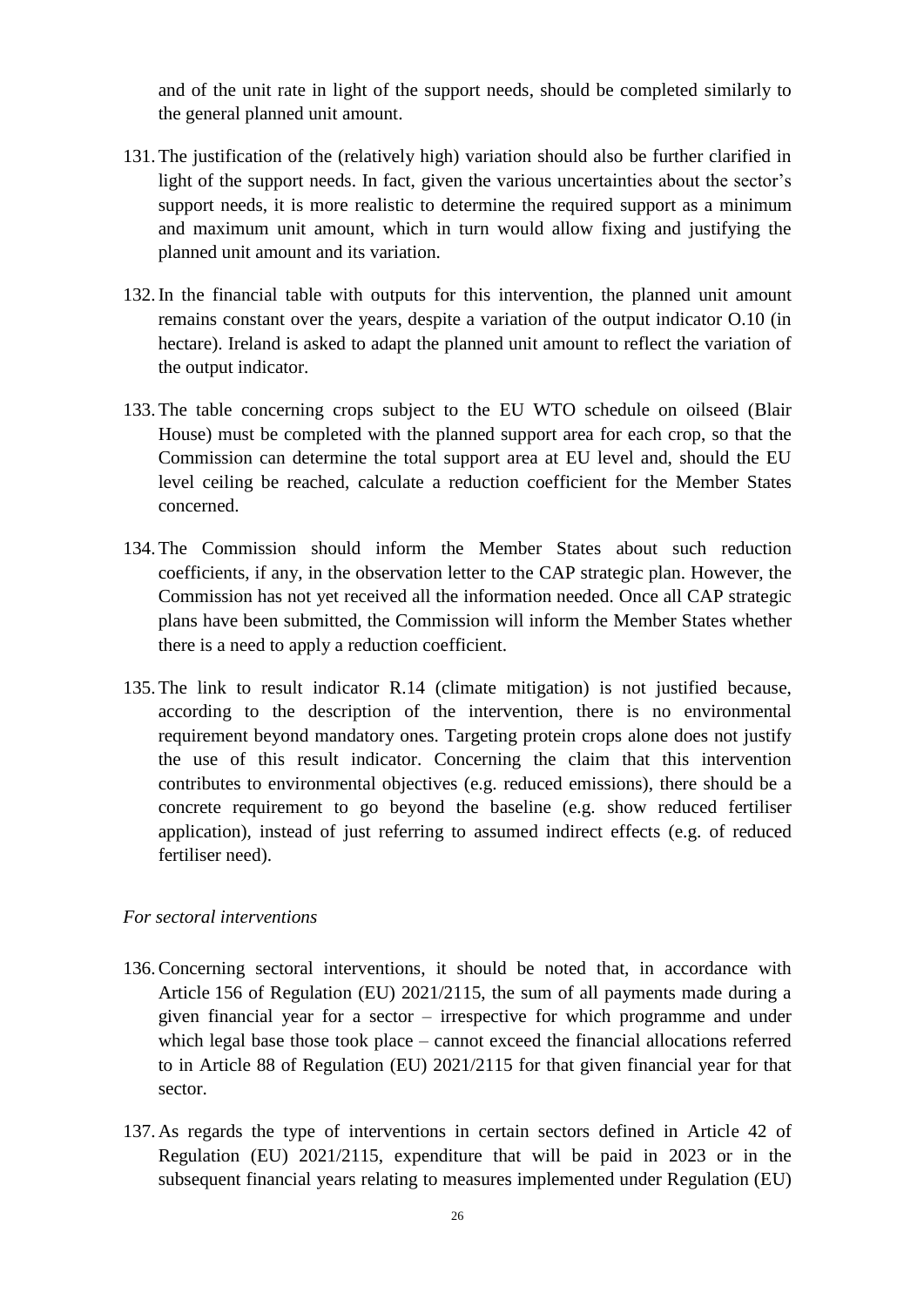1308/2013 for these same sectors must not be entered in the annual indicative financial allocations in section 5 or in the financial overview table in section 6 of the CAP strategic plan.

### Fruit and vegetables

- 138.Ireland is asked to consider not restricting the operational programmes to one type of intervention (promotion, communication and marketing) and also including the organic fruit and vegetable intervention in the programmes.
- 139.Ireland is also asked to clarify how the proposed approach based on one type of intervention will allow each operational programme to comply with the requirements laid down in Article 50(7) of Regulation (EU) 2021/2115, including as regards objectives referred to in Article 46 of Regulation (EU) 2021/2115 and rules on expenditure distribution/ceiling.
- 140.Ireland is invited to verify and properly describe in the CAP strategic plan how all additional EU legal requirements set out in Regulation (EU) 2022/126, for instance the percentage for minimum water saving (Article 11(4)(a) of this Regulation), are to be addressed.

### Apiculture

- 141.Ireland is asked to provide, in section 3.5.2, an analysis of the apiculture sector to substantiate the needs identified and the intervention type selected.
- 142.Ireland is also asked to include, in section 3.5.2, a description of the method used to determine the number of beehives in accordance with Article 37 of Regulation (EU) 2022/126 and to verify and properly describe in the CAP strategic plan how all additional EU legal requirements set out by this Regulation are to be addressed.
- 143.Ireland is asked to clarify how the intervention type will contribute to the sectoral and specific objectives selected, and to align the types of interventions outlined in section 3.5.2 (3 selected) with the intervention type included in section 5.2.
- 144.Ireland is invited to improve the description of the intervention by including eligibility conditions and supported expenditure and to clarify the data used to establish the planned unit amount against the outputs and in line with the information provided in section 6.
- 145.Ireland is invited to clarify the synergies and demarcation with rural development interventions. The indicative financial allocation for 2023 should also take into account any planned expenditure for the implementation of measures under the National Apiculture Programme 2020-2022 during the extension period from 1 August to 31 December 2022.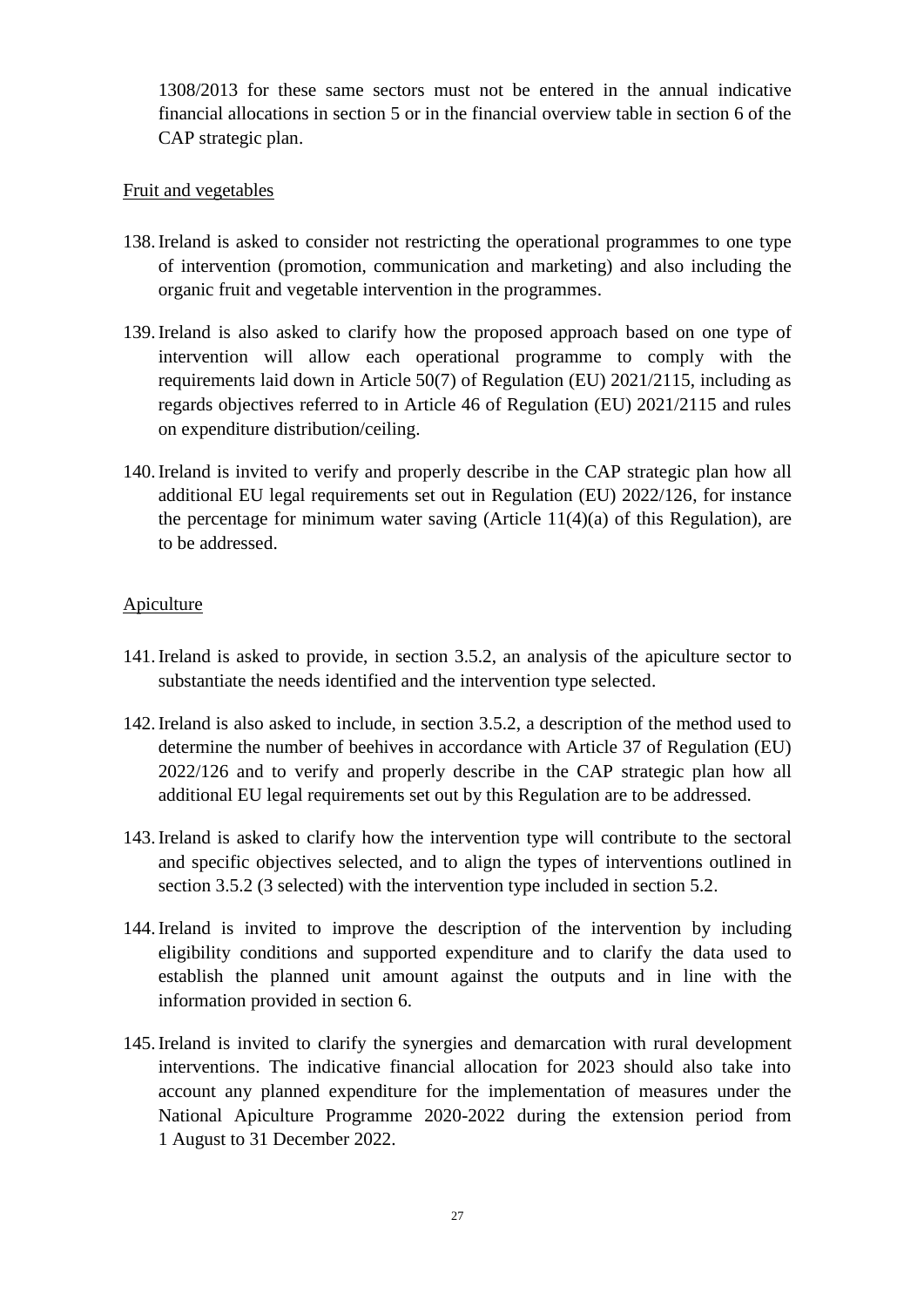### *For rural development*

- 146.Ireland is invited to consider programming Natura 2000 and Water Framework Directive payments for mandatory requirements established under the relevant planning documents (including the third river basin management plan). This could complement voluntary approaches under other interventions for any area where obligations face an issue of acceptance. This is especially relevant for the new area to be designated for the 10% of strict protection according to the EU biodiversity strategy.
- 147.The Commission strongly encourages Ireland to take the opportunity of the CAP strategic plan to introduce interventions to support and enhance forest ecosystem services, should that not be the case with the instruments outside the CAP strategic plan.
- 148.Ireland is asked to verify that the planned unit amounts are justified and accurate.

#### *Management commitments*

#### Sheep Improvement Scheme

- 149.Ireland is asked to describe how the proposed actions go beyond the standard practice and how they concretely lead to improved animal welfare.
- 150.Ireland is asked to explain how the annual duration of the contract and the multiannual planning of the commitments fit together.

### Dairy Beef Welfare

- 151.Ireland is asked to explain how it will be ensured that knowledge obtained by farmers from weighing calves leads to improved animal welfare and to a reduction in the use of antimicrobials.
- 152.Ireland is asked to explain the claimed potential of this intervention to reduce greenhouse gas emissions.
- 153.Ireland is asked to also clarify how the productive effects of this intervention have been taken into account.

#### Agri-environment-climate General Measure

154.Ireland is requested to describe the commitments and the results-based actions in a way that makes it possible to assess their nature, their ambition and their potential to deliver on the corresponding objectives.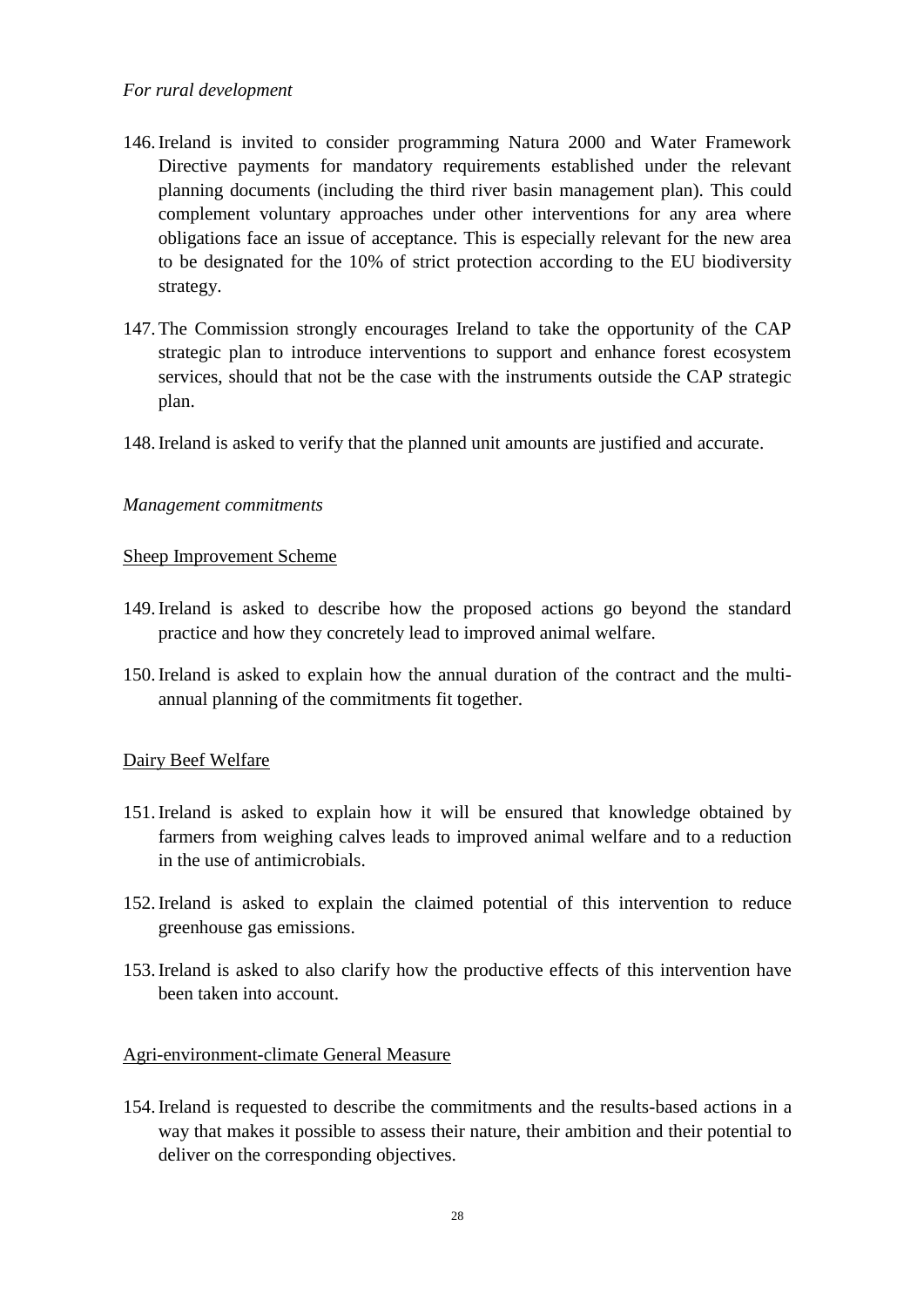- 155.The column on how commitments go beyond mandatory requirements provides rather a summary of the practice or the expected impact. Ireland is asked to explain how the proposed actions go beyond the baseline.
- 156.These explanations are also necessary for assessing the accuracy of the links to very numerous result indicators: R.14 (carbon sequestration), R.19 (soil), R.31 (biodiversity), R.33 (Natura 2000), R.20 (ammonia), R.21 (water quality), R.22 (nutrient management) and R.24 (pesticides). In addition, the link to R.34 (landscape elements) appears to be missing. Would it be possible to estimate the number of hectares by action/tier to better estimate the numerators of the related result indicators?
- 157.Ireland is asked to clarify how the Vulnerable Water Areas are identified and what the Farm Sustainability Plan entails.

#### Agri-environment-climate Cooperation Measure

- 158.Ireland is asked to explain more clearly the difference for the farmers between the actions undertaken under Article 70 and those undertaken under Article 77 of Regulation (EU) 2021/2115.
- 159.Ireland is requested to provide more details on how the eight high priority target areas will be defined.
- 160.Large-scale drainage actions, which may cause emissions from organic soils, are mentioned. Ireland is asked to clarify under what circumstances support for drainage would be proposed.
- 161.Concerning result indicators, the links established by Ireland to R.14 (carbon sequestration), R.19 (soil), R.31 (biodiversity) and R.33 (Natura 2000) seem direct and significant. However, the link to R.34 (landscape elements) seems to be missing. In addition, the links to R.20 (ammonia), R.21 (water quality), R.22 (nutrient management) and R.24 (pesticides) do not seem direct in view of the (lack of) description of the measure.

#### Suckler Carbon Efficiency Programme

- 162.It appears that Ireland relies very much on this intervention to deliver the greenhouse gas reductions indicated in the CAP strategic plan and therefore further explanation on the efficacy of the intervention is needed.
- 163.Ireland is invited to better explain the overall emissions reduction the precursor schemes delivered, the data used for assessing this and the limiting conditions that will be put in place to ensure an overall net emission reduction from this intervention. In this regard, links with area-related conditions such as reduced stocking density could be explored, since this intervention is proposed as an agri-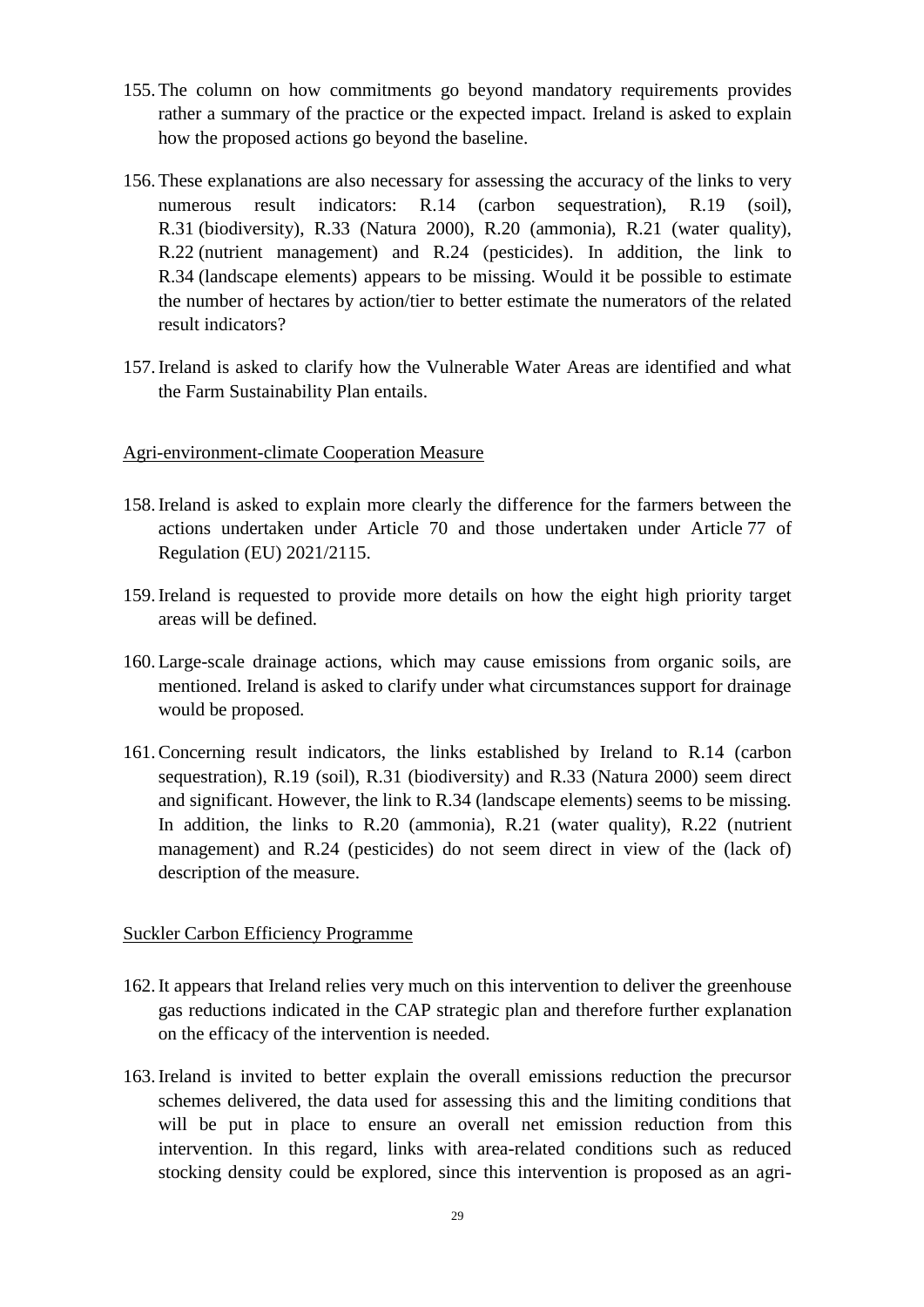environment-climate management commitment under Article 70 of Regulation (EU) 2021/2115 to be paid per hectare.

- 164.Ireland is invited to consider including low-protein diet and other feeding strategies to reduce methane and ammonia emissions into this intervention.
- 165. Ireland is asked to explain how the productive effects of this intervention have been taken into account.

#### Straw Incorporation Measure

- 166.It is unclear whether straw incorporation would lead to an overall increase in carbon sequestration when compared to the current standard practices. Ireland is asked to describe the logic of this intervention in reducing national net carbon emissions.
- 167.In addition, Ireland is requested to consider and explain any other environmental impacts that have been taken into consideration in the design of this intervention.
- 168.Ireland is asked to justify why the minimum length of the commitment is only one year.
- 169.Taking into account that this intervention aims also at improving the soil, it should be linked to result indicator R.19 (improving and protecting soils).

#### Organic Farming

- 170.Concerning result indicators, the intervention is linked to R.29 (organic farming) only, while it should also be linked to R.14 (carbon sequestration), R.19 (soil), R.21 (water quality), R.22 (nutrient management), R.24 (pesticides), R.31 (habitat and species). In case the support is for farming systems including livestock husbandry, also indicators R.43 (limiting antimicrobial use) and R.44 (improving animal welfare) could be relevant.
- 171.The payments include the organic license costs, which are typically considered as transaction costs, so the corresponding box should be ticked.
- 172.Table 12 and 13 need to be revised to include unit amounts for the different categories of conversion and maintenance as well as the different sectors, as payments differ. It is recalled that uniform amounts are the default option for interventions under Article 70 of Regulation (EU) 2021/2115. A single average unit amount for all different payments in the case of organic farming is not justifiable.

#### ANC – Natural or other area-specific constraints

173.The intervention is linked to R.31 (biodiversity), while the description of the intervention does not justify this link. This should be reviewed.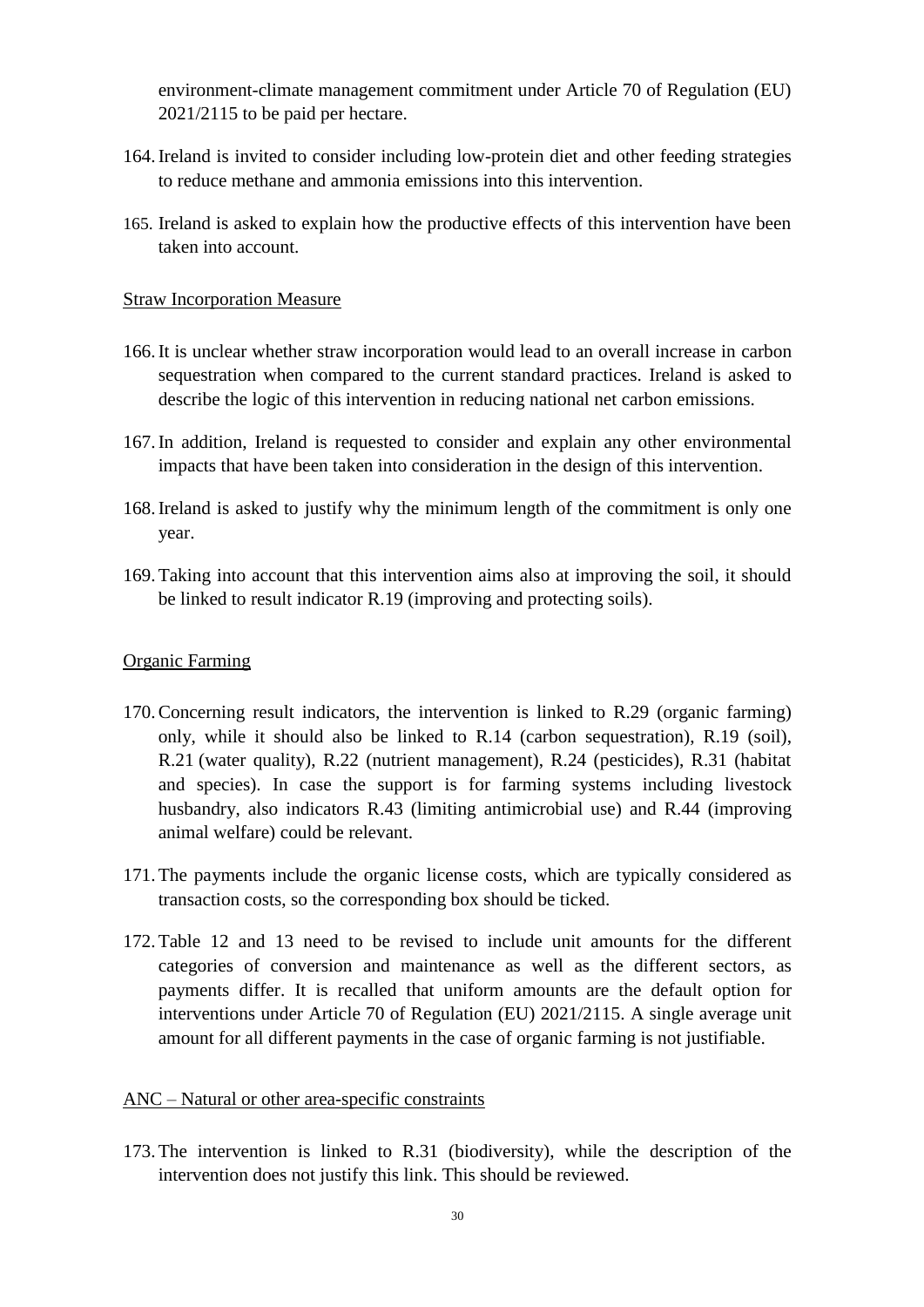- 174.Ireland is asked to clarify how the intervention complies with paragraph 13 of Annex 2 to the WTO Agreement on Agriculture. In addition, the reasons for the different treatment between ANC (minimum farm size requirement of 3ha) and direct payments (minimum direct payment requirement of EUR 100 equivalent to less than 3ha) should be explained.
- 175.The financial table with outputs should be revised since information is missing and appears to be inconsistent. Concerning the planned unit amounts, Ireland is invited to provide either the area (ha) for O.12 for each planned unit amount, or an average unit amount for each ANC category (areas facing natural constraints and areas affected by specific constraints).

#### *Investments*

Non-Productive Investments Associated with Agri-Environment Climate Measure

- 176.Ireland is asked to provide more details on the eligible investments and their nonproductive character.
- 177.In addition, Ireland is invited to consider extending this intervention to other landscape features, and also the current design of the intervention that excludes farmers who are not undertaking agri-environment-climate commitments.
- 178.Ireland is asked to verify that the selected specific objectives and result indicators are aligned with the design of the intervention, and to clarify in particular the link with specific objective 5 and result indicator R.16 (investments related to climate). The link with quality of air and water should also be clarified. Notably, the action "tree belt at farmyard" seems insufficient and will not have any significant air quality impact. Ireland is therefore invited to include additional air-related actions eligible under this intervention.
- 179.Ireland is invited to revise the section on unit amounts with regard to the maximum average unit amount (rather than a maximum payment).

### On Farm Capital Investments

- 180.Ireland is asked to ensure that the whole intervention and all the eligible investments are directly linked to climate and environment/animal related indicators with a clear and direct benefit for the environment and climate or animal welfare, so that the intervention can qualify for green investments linked to the ring-fencing, and to also ensure that funded investments go beyond normal practices and mandatory requirements.
- 181.Ireland is also asked to clarify the type of investments foreseen under "infrastructural work for young farmers and women farmers to expand their business" and explain how such investments qualify for green investments.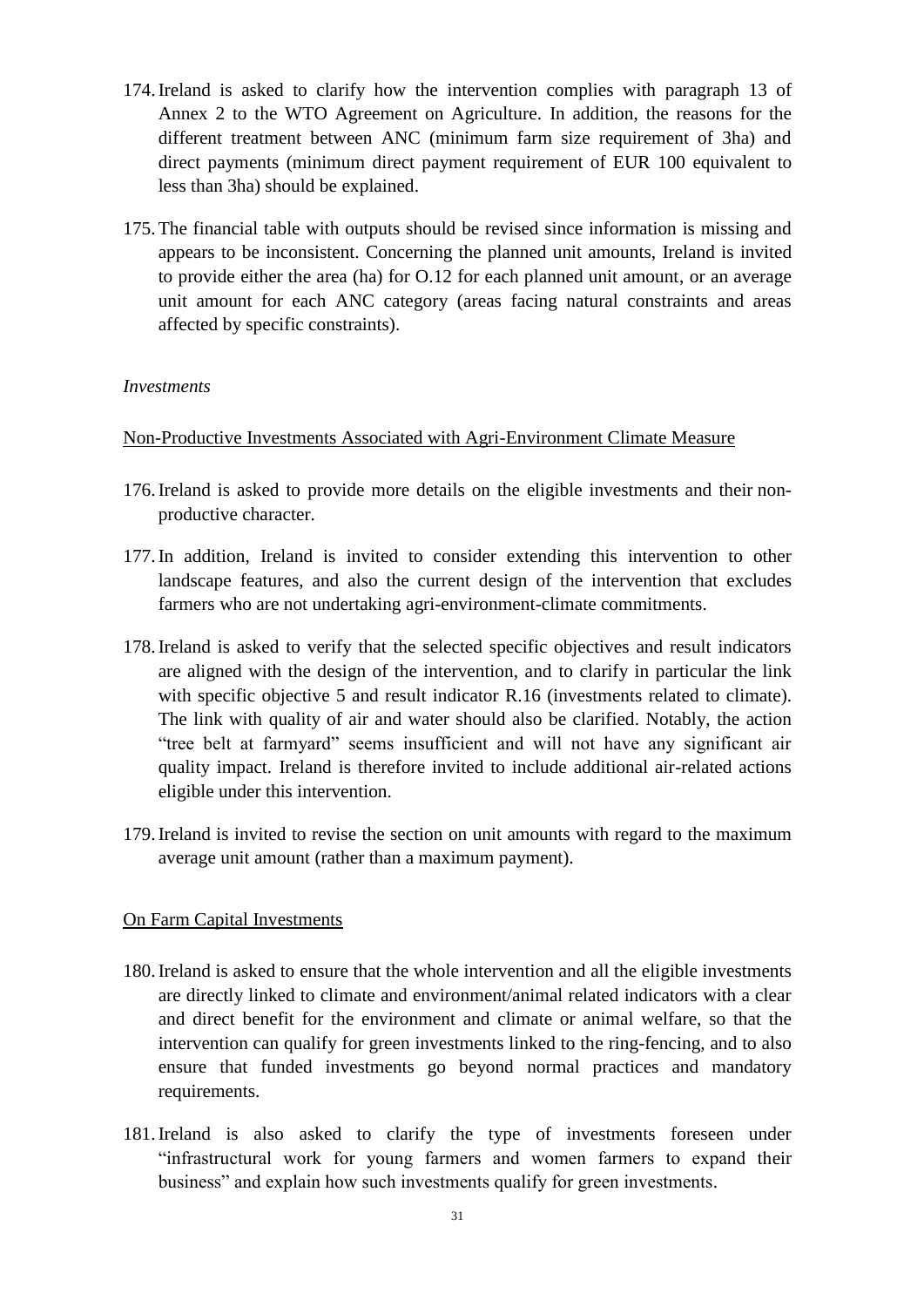- 182.Ireland is invited to consider, in addition to investments in animal housing facilities for improving animal welfare, support for low-emission livestock housing techniques.
- 183.In addition, Ireland is asked to justify the relevance of an age criterion for the top up for Women Farmers (women aged 40 to 66 years) while the top up for Young Farmers (targeting both men and women aged no more than 40 years) is linked to conditions on setting up.
- 184.Ireland is asked to refer in the description of this intervention to compliance with the Directive on the promotion of the use of energy from renewable sources (Directive (EU) 2018/2001) and to ensure that energy generation is limited to own consumption.
- 185.Ireland is asked to verify that the selected specific objectives and result indicators are aligned with the design of the intervention, and clarify in particular the link with specific objective 1 and result indicator R.32 (investments related to biodiversity), as well as the low planned output for R.9 (farm modernisation): 5 000 farmers against 20 000 units planned for O.20.
- 186.Ireland is asked to revise the section on unit amounts with regard to the maximum average unit amount (rather than a maximum payment).

#### *Cooperation*

#### LEADER

- 187.Ireland is invited to explain the added value in terms of building social capital, improving local governance and achieving better projects/results – that LEADER is expected to generate in Ireland, compared to a situation where similar projects would be funded without using the LEADER approach.
- 188.Ireland is requested to ensure that all the principles of the LEADER approach will be put into practice.
- 189.Ireland is asked to explain how the sub-regional areas will be configured.
- 190.Ireland is also asked to describe how the partnership principle will be put in practice, with no single interest group to control the decision-making. Ireland should explain how it will be ensured that the local action groups will be inclusive, i.e. have young people, women, less advantaged groups etc. participating in the partnership and in the decision-making.
- 191.In addition, Ireland is invited to explain how the indicative LEADER themes and the requirement for concrete overarching elements of local development strategies chime with the bottom-up approach of LEADER.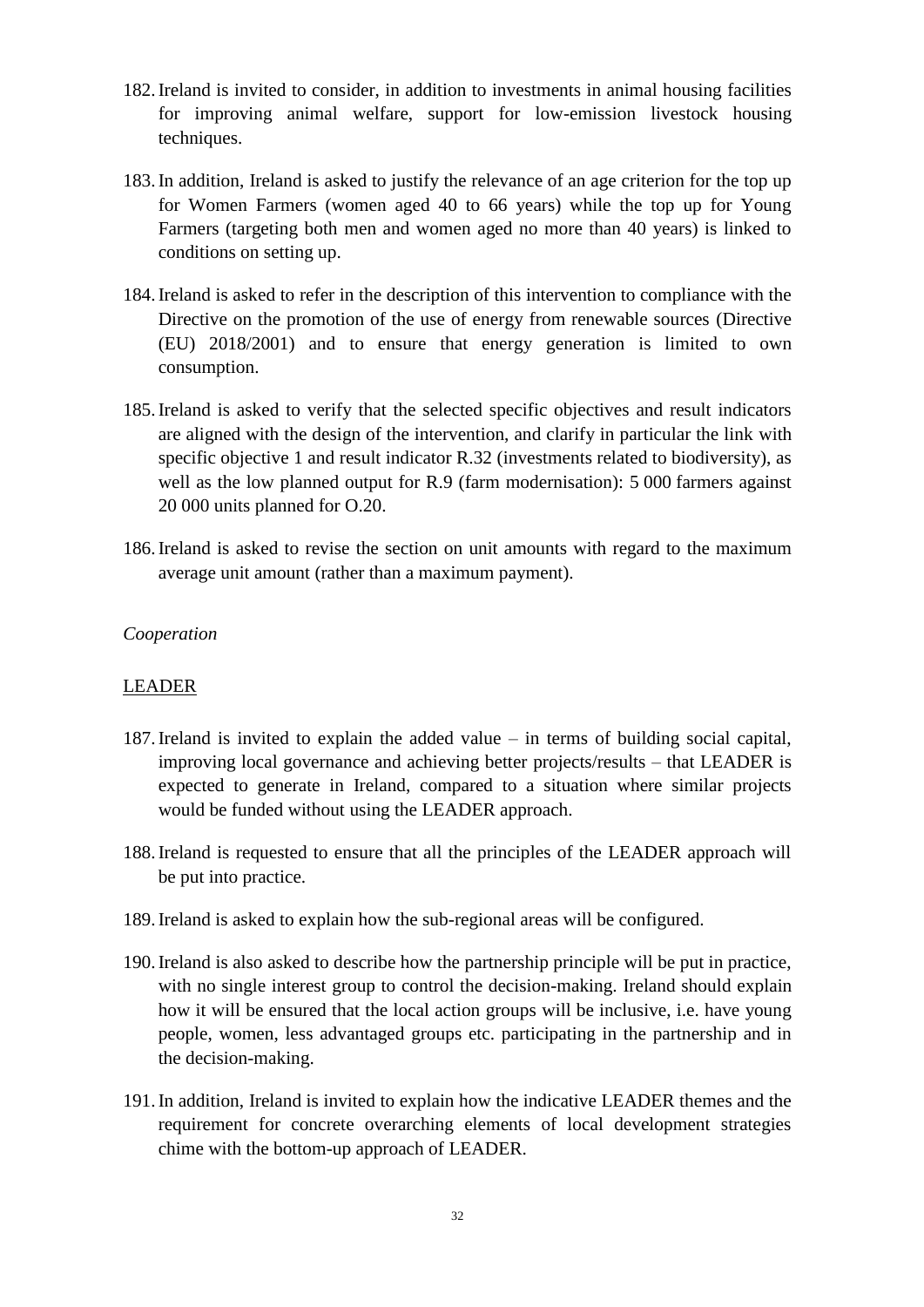- 192.Ireland is also invited to explain how it will be ensured that each local action group brings forward innovation in the local context.
- 193.Ireland is also invited to explain how it will be ensured that each local action group participates in networking and cooperation (at national or transnational level).
- 194.Ireland is also invited to set out the delivery mechanism more clearly, detailing the tasks of the local action groups, the Managing Authority and the Paying Agency.
- 195.Ireland is asked to clarify the approach to Smart Villages.
- 196.Ireland is encouraged to use simplified cost options.

#### Agri-environment-climate Cooperation Measure

- 197.Ireland is asked to explain further the added value of the proposed intervention as compared to using management commitments under Article 70 of Regulation (EU) 2021/2115.
- 198.Ireland is also asked to provide more details on the role of farmers in the collaborative scheme.
- 199.Ireland is asked to provide more details on the nature of the bespoke landscape-type actions.
- 200.Ireland is asked to describe the principles of selection of areas, cooperation projects teams, and beneficiaries.
- 201.In addition, Ireland is asked to clarify the proposed result indicators according to the needs identified, as well as the value of the proposed unit amounts.
- 202.It should be clearly described that this intervention concerns new forms of cooperation or existing forms of cooperation introducing a new activity.

#### Collaborative Farming Grant

- 203.Ireland is invited to explain further how this intervention supports increased access to land for young farmers.
- 204. Please also clarify the reasons why simplified cost options are not used for this intervention.
- 205.The support to generational renewal contributes to safeguarding and creating jobs, thus a link to R.37 (jobs) should be added.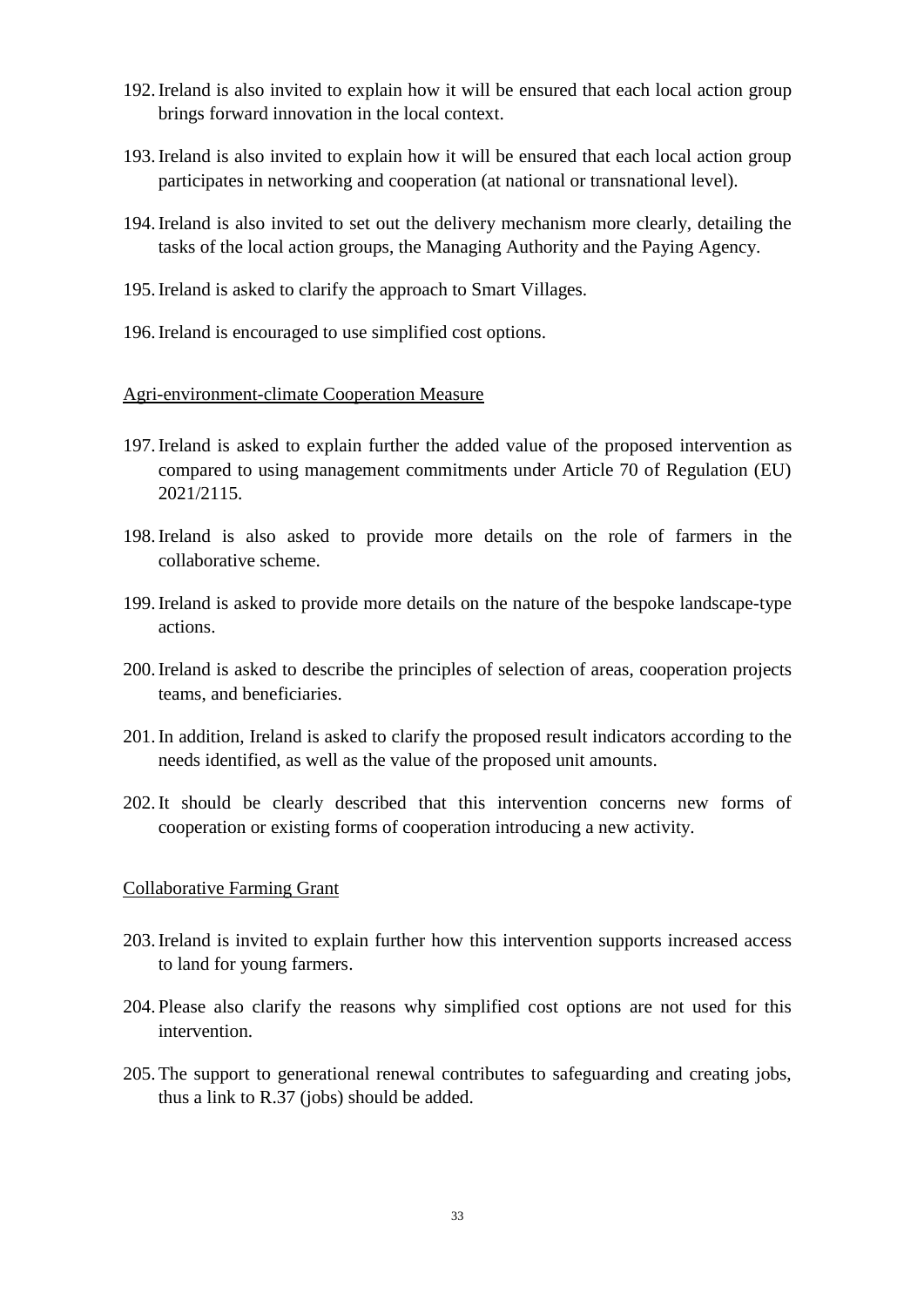#### European Innovation Partnerships

206.The link to R.27 (environmental or climate-related performance through investment in rural areas) should be replaced by a link to R.28 (environmental or climate-related performance through knowledge and innovation).

### *Knowledge exchange and advice*

#### Continued professional development for advisors

207.Ireland is invited to consider whether budget shall be specifically dedicated to finance advisory and accompanying work towards new farmers willing to set up in organic farming or carbon farming approaches.

#### **FINANCIAL OVERVIEW TABLE**

- 208.The amount of the product of reduction transferred to EAFRD for financial year 2023 (EUR 1.000) in row 26 should be included.
- 209.Coherence between the financial data entered in section 5 and in this overview table should be ensured. They should match (only totals should match for rural development).
- 210.It should be ensured that each intervention ring-fenced under section 5, be it for Environment, Generational Renewal or LEADER, fully contributes to meeting one of those ring-fencing requirements (i.e. cannot only partially contribute).
- 211.Concerning sectoral interventions, it should be noted that, in accordance with Article 156 of Regulation (EU) 2021/2115, the sum of all payments made during a given financial year for a sector – irrespective for which programme and under which legal base those took place – cannot exceed the financial allocations referred to in Article 88 of Regulation (EU) 2021/2115 for that given financial year for that sector.
- 212.As regards the type of interventions in certain sectors defined in Article 42 of Regulation (EU) 2021/2115, expenditure that will be paid in 2023 or in the subsequent financial years relating to measures implemented under Regulation (EU) 1308/2013 for these same sectors must not be entered in the annual indicative financial allocations in section 5 or in the financial overview table in section 6 of the CAP strategic plan.

#### **CAP PLAN GOVERNANCE, EXCLUDING CONTROLS AND PENALTIES**

213.In section 7.1, Ireland is asked to clarify how the principle of separation of functions is ensured while the Paying Agency and the Competent Authority are both reported